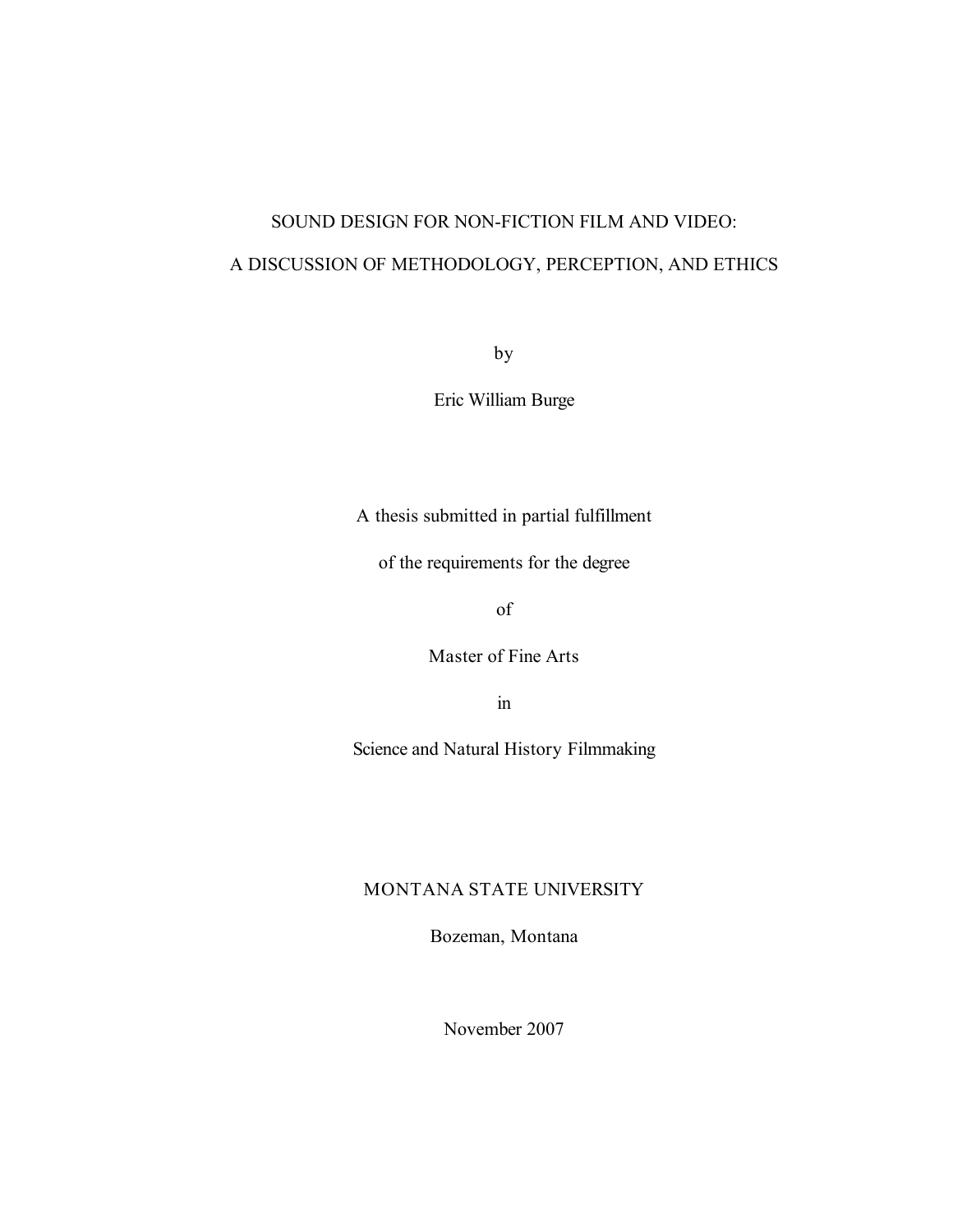# © COPYRIGHT

by

Eric William Burge

2007

All Rights Reserved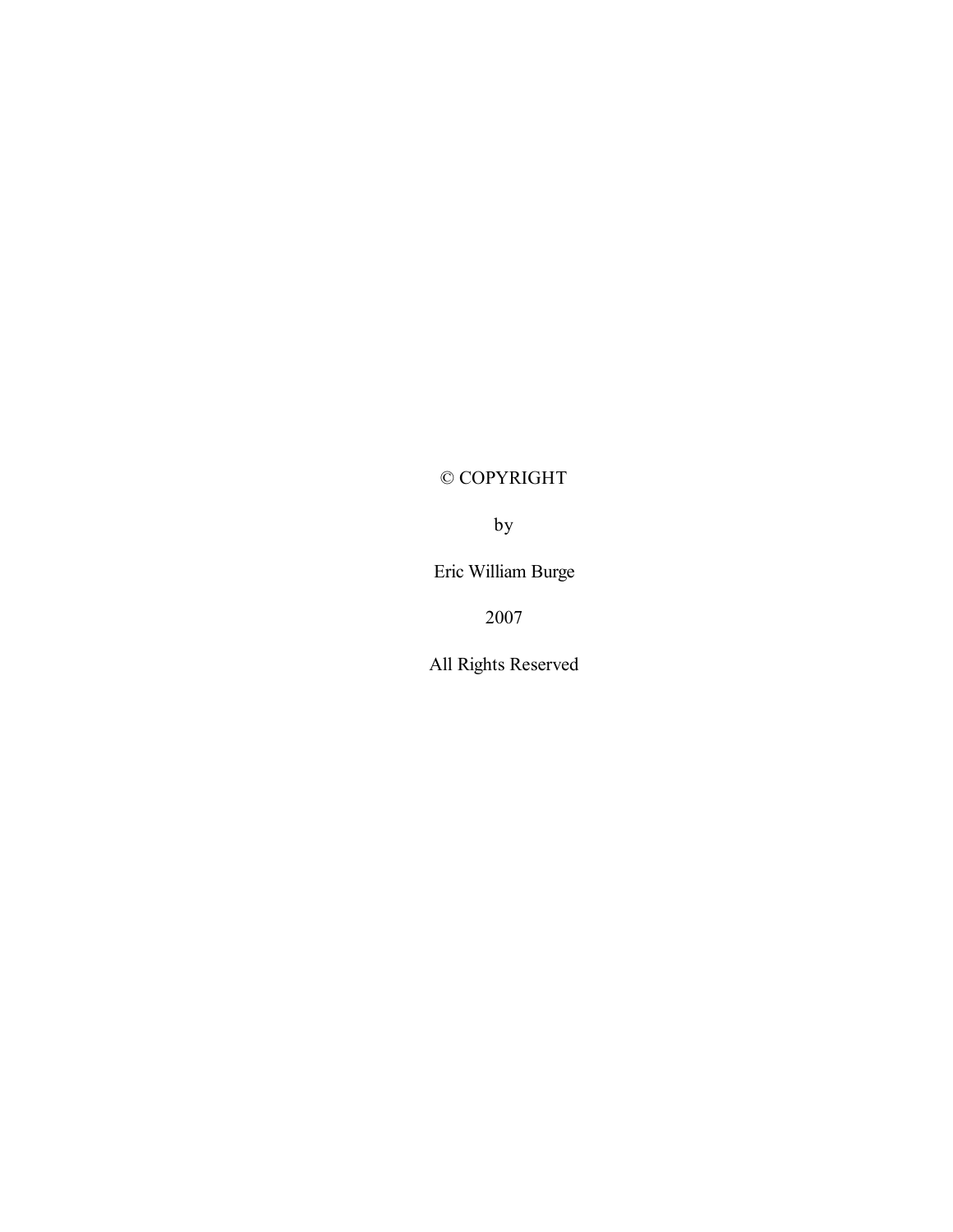# APPROVAL

# of a thesis submitted by

#### Eric William Burge

This thesis has been read by each member of the thesis committee and has been found to be satisfactory regarding content, English usage, format, citation, bibliographic style, and consistency, and is ready for submission to the Division of Graduate Education.

Dr. Dennis Aig

Approved for the Department of Media and Theater Arts

Dr. Walter Metz

Approved for the Division of Graduate Education

Dr. Carl A. Fox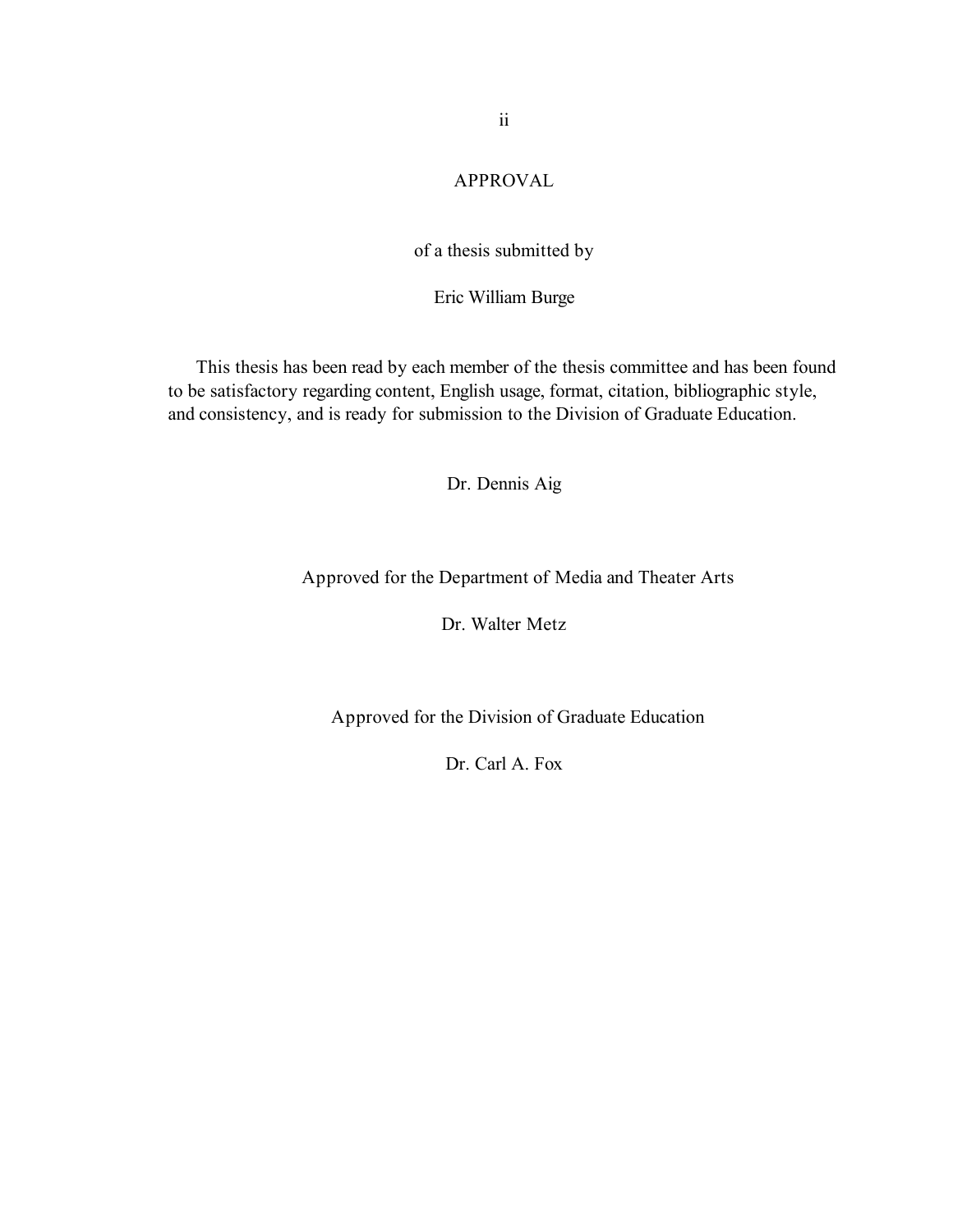## STATEMENT OF PERMISSION TO USE

In presenting this thesis in partial fulfillment of the requirements for a master's degree at Montana State University, I agree that the Library shall make it available to borrowers under rules of the Library.

If I have indicated my intention to copyright this thesis by including a copyright notice page, copying is allowable only for scholarly purposes, consistent with "fair use" as prescribed in the U.S. Copyright Law. Requests for permission for extended quotation from or reproduction of this thesis in whole or in parts may be granted only by the copyright holder.

Eric William Burge

November, 2007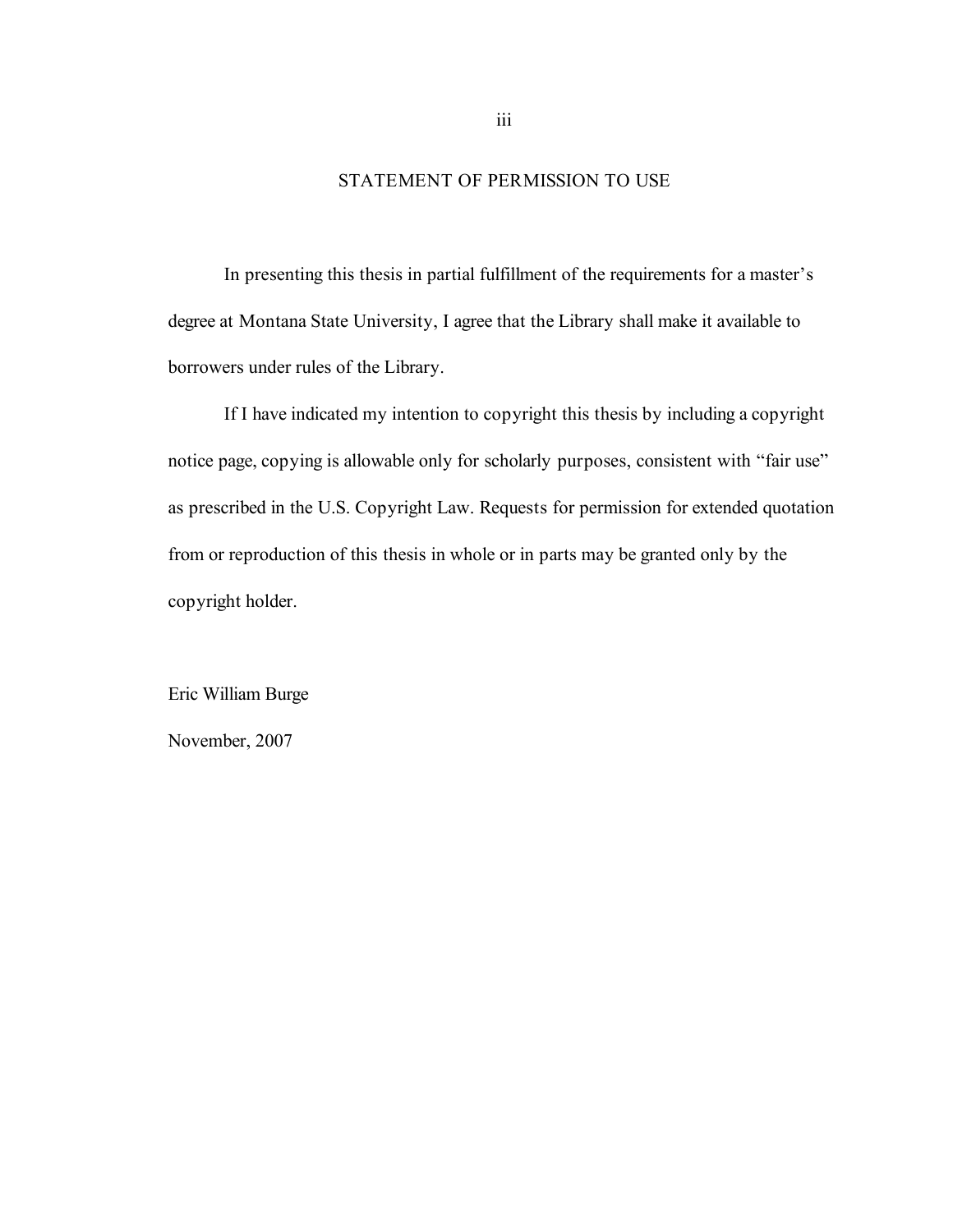## ACKNOWLEDGEMENTS

I would like to thank Dr. Dennis Aig for his unending encouragement and support over the many years, especially his guidance and editorial assistance with the completion of my thesis paper. I would also like to thank Dr. William Neff and Mr. Philip Savoie for their time and thoughtful criticism regarding my thesis paper and film.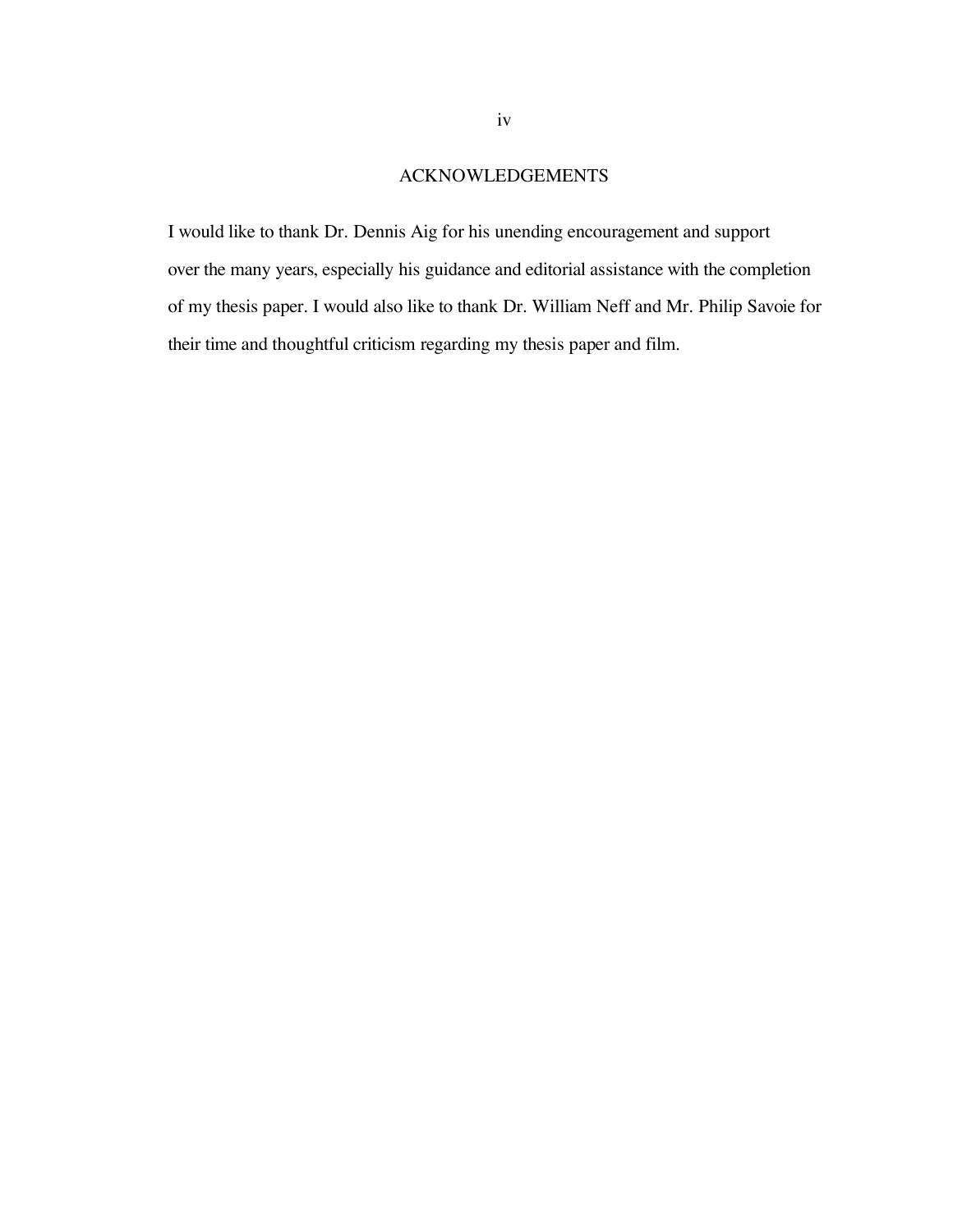# TABLE OF CONTENTS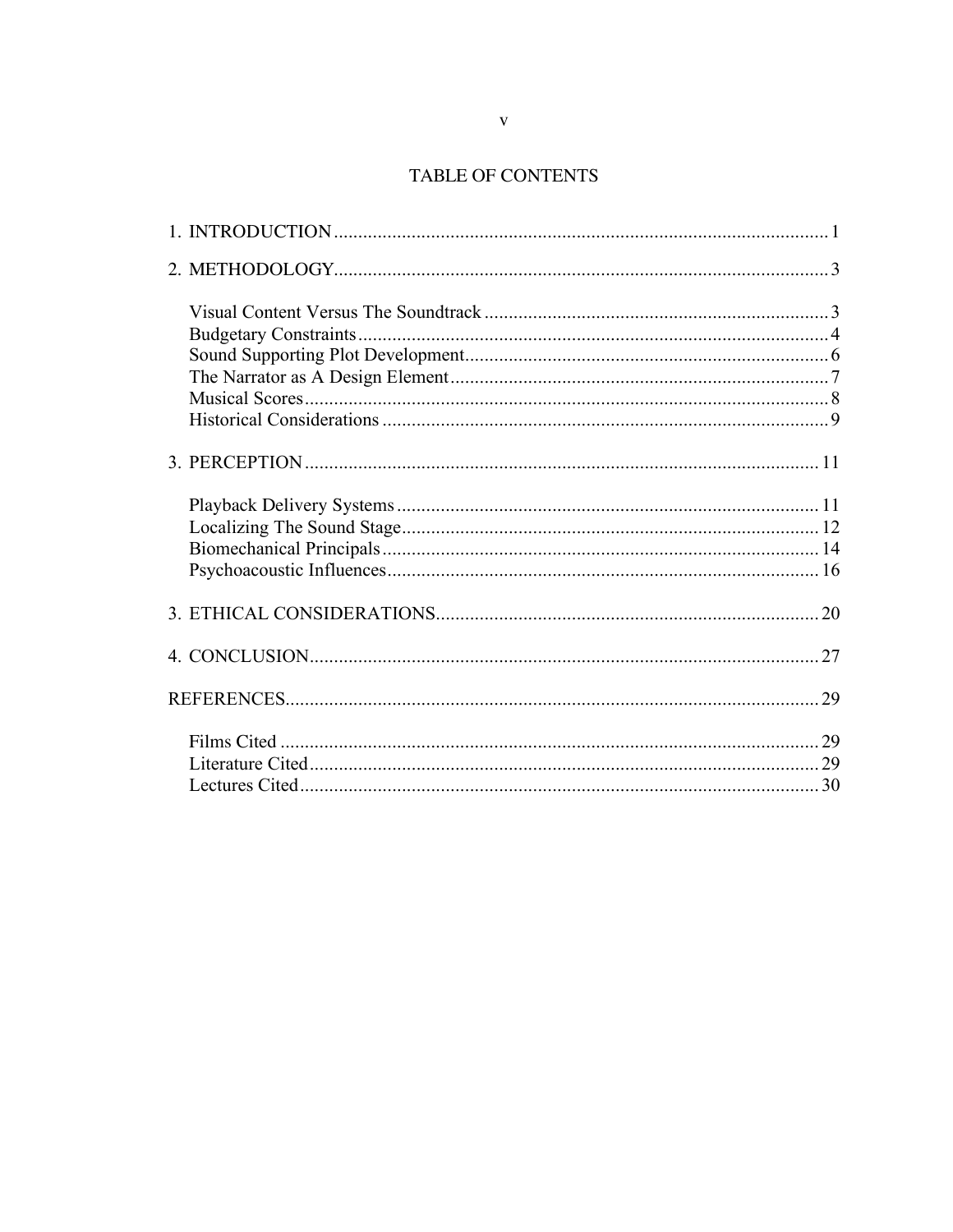#### ABSTRACT

Traditional documentary films, particularly science and natural history works, presume to authentically *or legitimately* convey accurate representations of historical events that actually occurred at a prior time. Factual and convincing representations are not necessarily congruent, and a film's merit of authenticity is often based on the perceived validity of the visual content represented. While visual imagery dominates a presentation's general delivery, a film's sound design is a fundamental structural element that is often overlooked or less scrutinized with regard to factual or accurate recounting of these same historical events.

The purpose of this thesis is to examine methodologies of sound acquisition and reproduction and to discuss how various acoustic contents are perceived in relation to associated visual elements. While discerning viewers may notice critical discrepancies in picture contents that may invalidate a film's credibility, a complex matrix of sonic elements does not lend itself to deconstruction as easily.

Thorough analysis of a science and natural history film must include an examination of its complete sound design. Consideration must be given to the ethical implications of using *any* synthesized or borrowed audio tracks if such a work is to be considered as "factual" documentary. The standards of acceptance or rejection should be no different than those associated with fabricating unnatural or contrived visual contents, no matter how compelling may be the end product.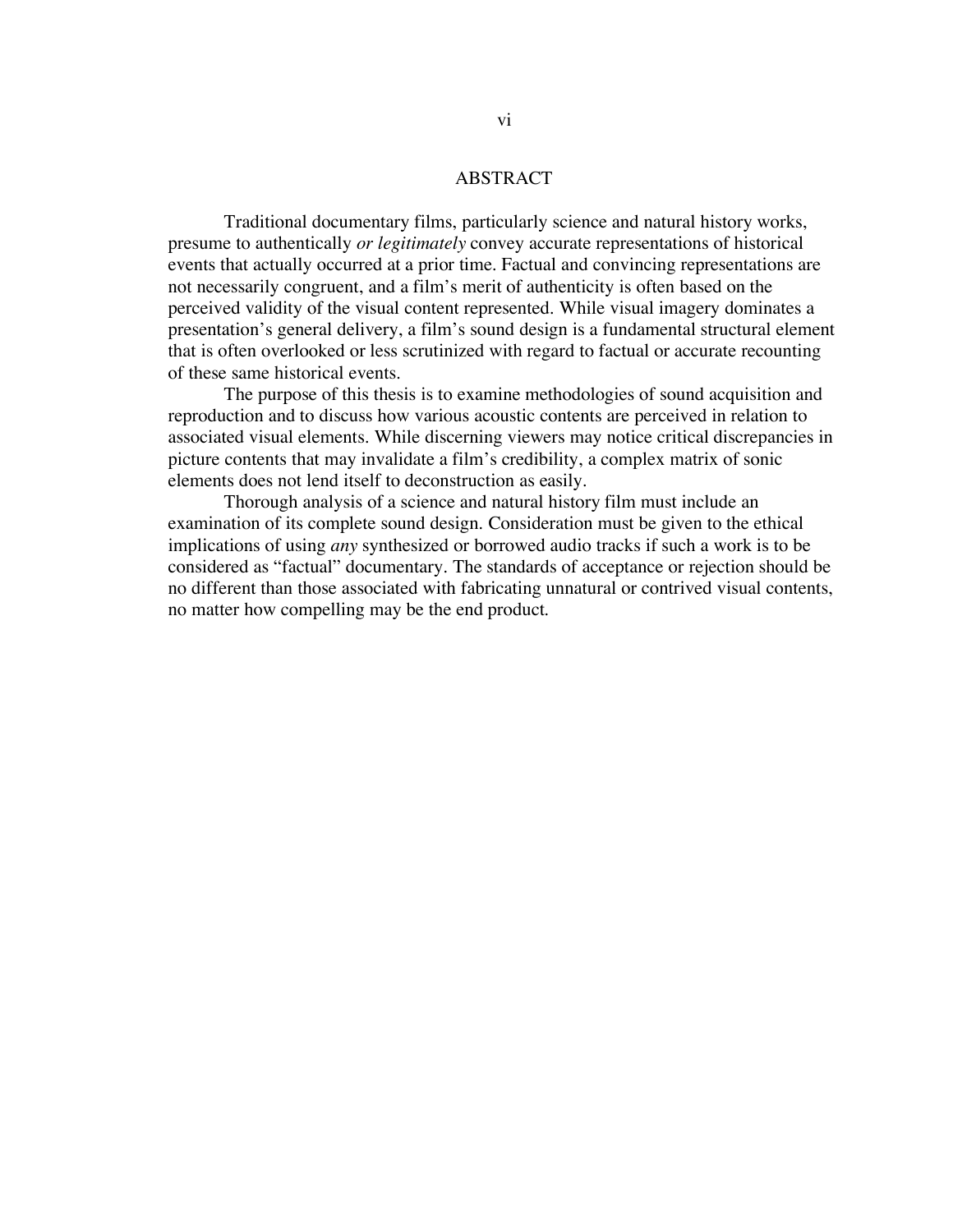#### INTRODUCTION

This thesis is intended as a practical discussion concerning the use of modern technology and sound design concepts in the making of documentary film and video productions. Specific consideration is given to those works that fall within the broad category characteristically defined as the "science and natural history" genre.

The differences in structure between most fictional and non-fictional works are many, but one important distinction for the purpose of this discussion is that non-fictional documentaries may be considered as vehicles deliberately constructed to educate viewers through rhetorical development and/or the recounting of historical events, which more accurately represent reality than the classic Hollywood studio model. The focus for this discussion in relation to science and natural history films is based upon the presupposition that films classified within this genre are generally considered to be factual in content.

Furthermore, they are supposedly produced with intent to accurately recount events that actually occur and have occurred at a previous time. They are typically constructed with concern and respect for their educational merit rather than simply being artful compositions crafted primarily for entertainment or creative expression. Such latter works are often devised entirely from the individual's or creative team's imagination and are not held to factual verification or empirical truth. Based on the best knowledge of the filmmaker(s) and/or a reasonable consensus at the time of production, a truthful representation of historical events is paramount in the science and natural history genre.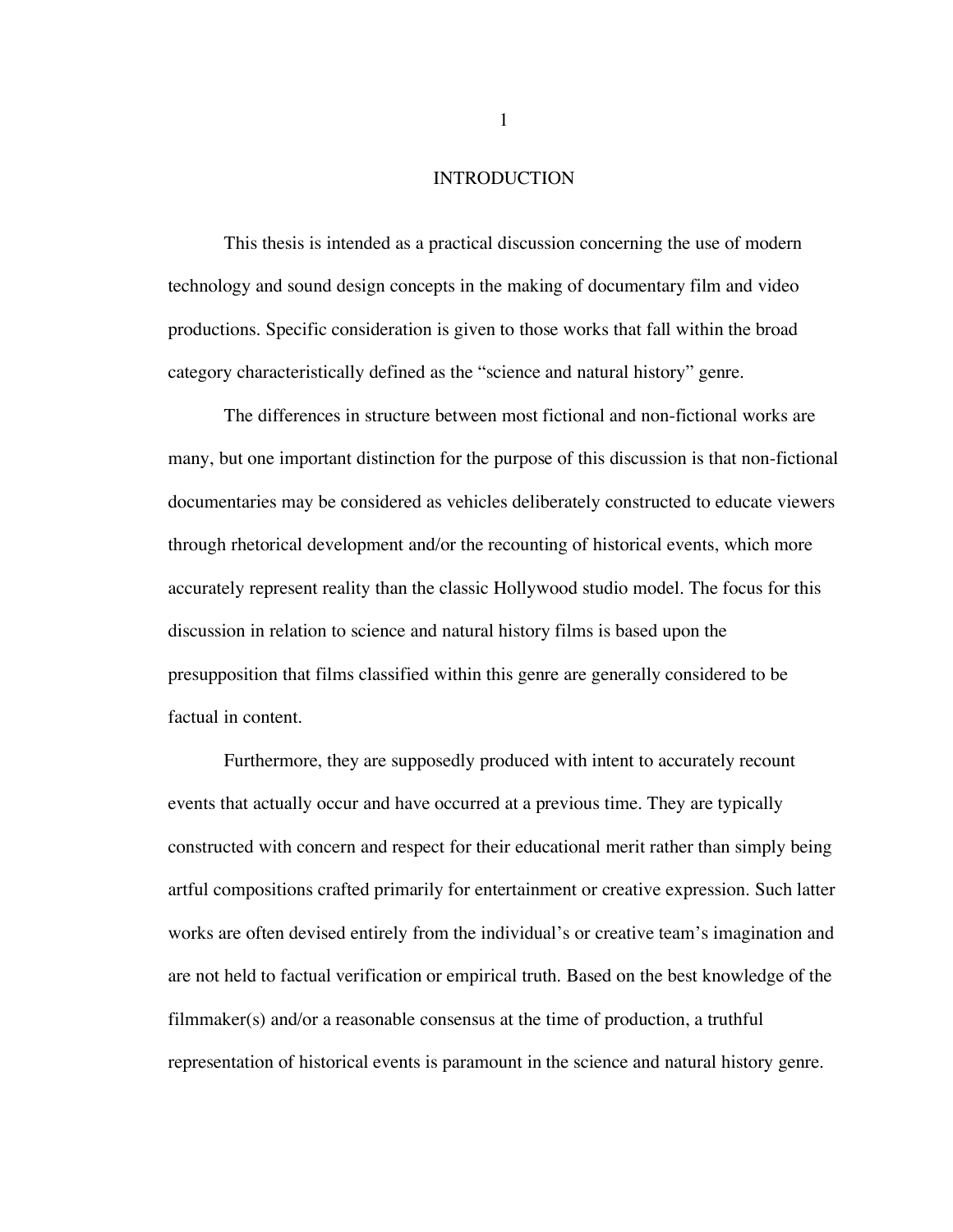Consequently, it may be inferred that if an ethical standard is to exist concerning the truthful representation of a visual reality, similar emphasis should be considered regarding the multifarious aural components represented concurrently with such visual content.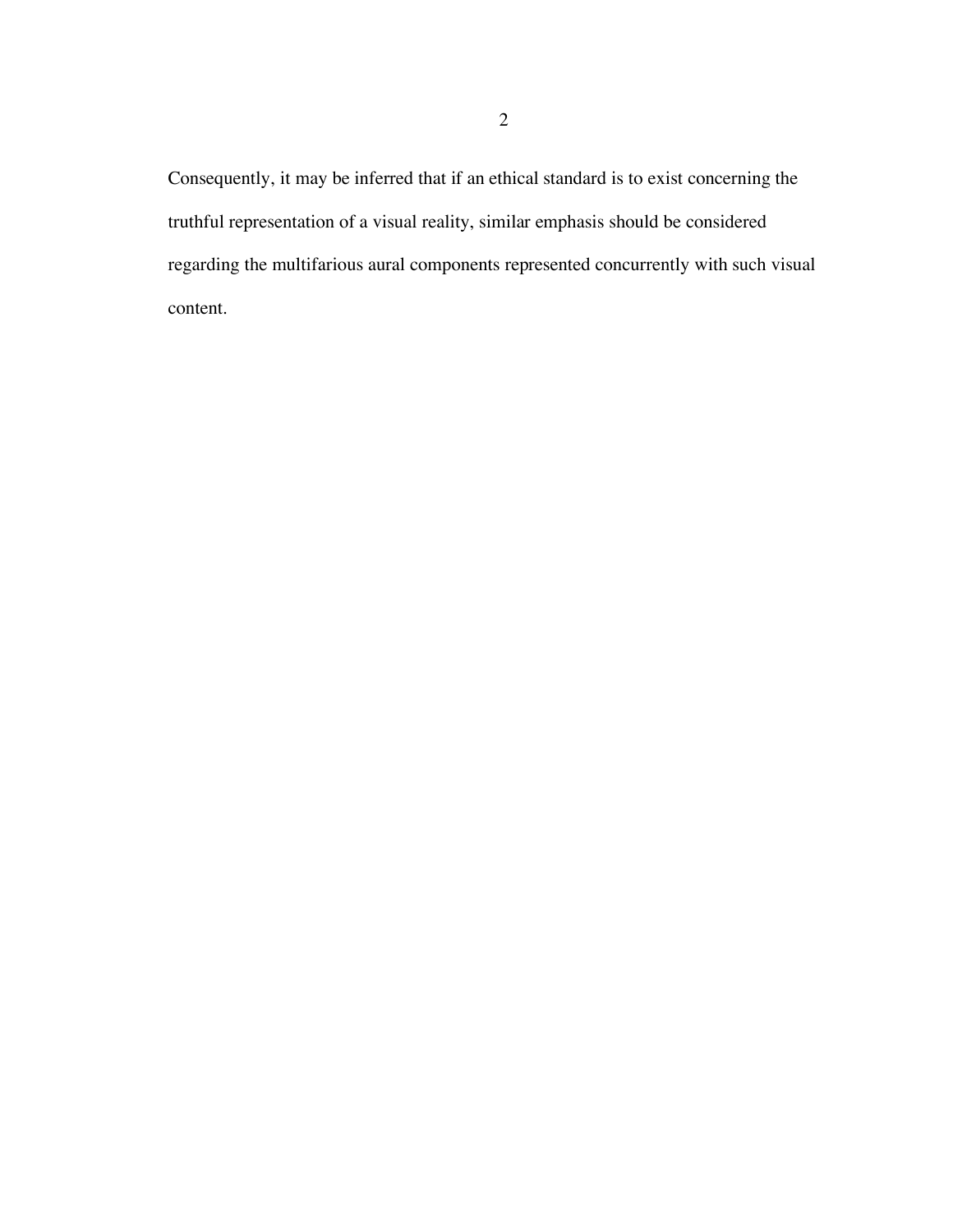#### **METHODOLOGY**

#### Visual Content versus The Soundtrack

When we think of the term "soundtrack" as it is most often incorporated into *factual* science and natural history productions, rarely is serious viewer consideration given to the magnitude of influence imparted by this distinctly unique structural component. Rather, attention principally focuses on the more prominent visual content, the general storyline, the authenticity or interpretation of specific animal behavior, scientific validity of visual material presented, unusual camera techniques or other mechanical conventions. The specifics of style and form that provide editorial structure for the visuals may also dominate the viewer's attention.

Picture is primary in science and natural history films. The same predominance of picture holds for fictional films as well. There is little argument against this as we are a visually oriented society.<sup>1</sup> We are forced to look at images in a way that we are not forced to hear sounds. (Kenny 1993). The motion picture camera was developed in the 1880s to investigate the physiology of animal motion, and by the early 1900s it had become associated with entertainment as much as science. (Mitman 1999).

The soundtrack as observed or experienced by a lay audience typically is subliminal, an invisible sonic matrix that couples, defines, or emphasizes the visual elements in the production. Because of the priorities of the brain, the audio channels are

<sup>&</sup>lt;sup>1</sup> We face an interesting paradox when one considers that, historically, the accepted generic term for combined delivery of visual and aural content was not originally rooted as visual-audio rather than the opposite, although the term "video" is a reasonable step forward toward establishing a meaningful hierarchy of predominance.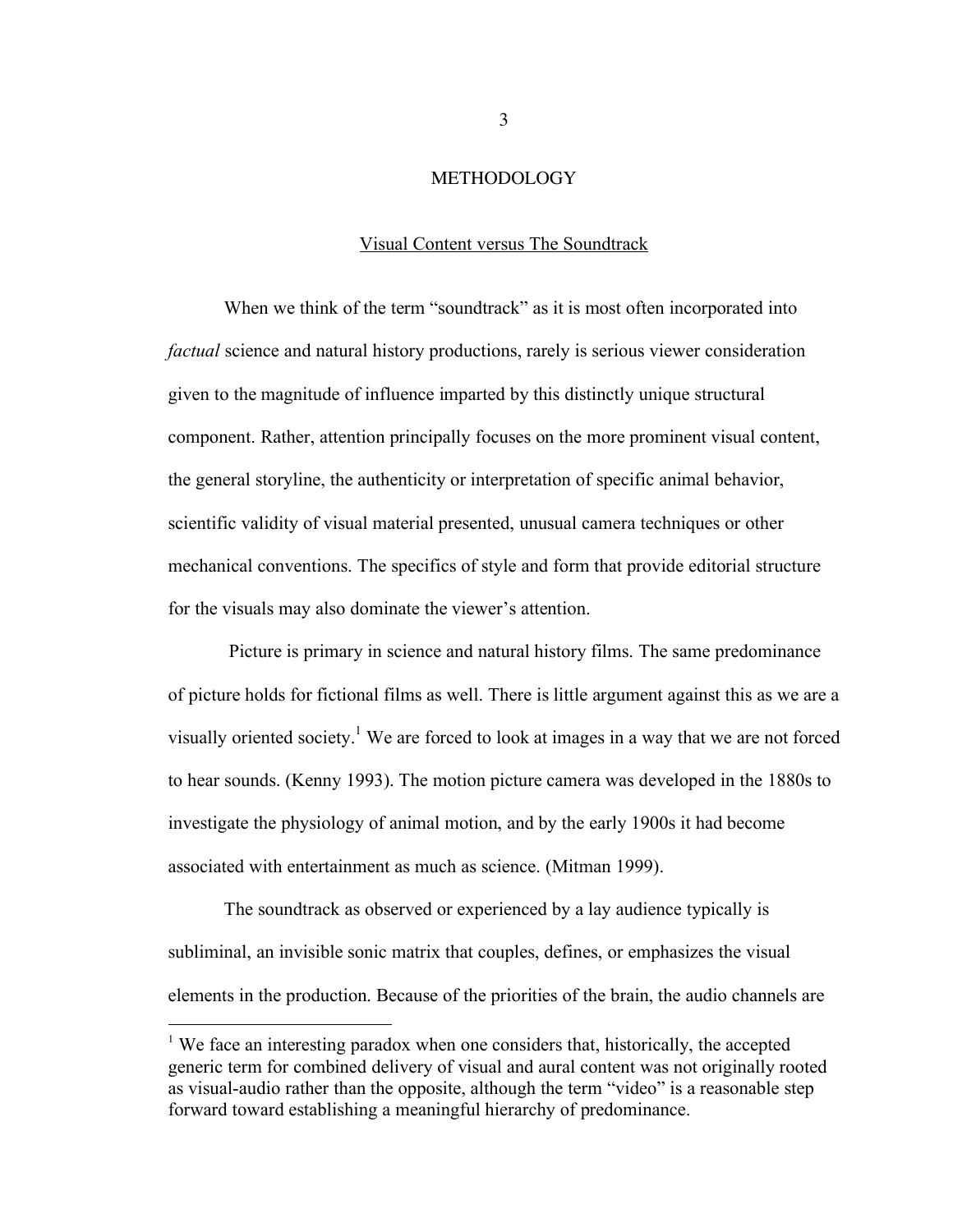suppressed relative to the visual channels. We attend first to the visual and then augment that with sound. (Murch 1993). Traditionally, and still more often than not, the soundtrack as used in science and natural history documentary is a dense composite of synchronous sound and dialog, natural ambience and effects, musical score, and voiceover narration. (Nichols 1991). All of the above are standard sound design elements in what herein may be collectively referred to as the documentary soundtrack regardless of specific non-fictional genre (science and natural history, direct cinema, social documentary, historical documentary, etc.) Synthetic or artificially fabricated sound effects are commonplace in fictional works and find their way into documentary as well. However, for purposes of this discussion, we will not consider them as standard in documentary structure. Although one may argue sagaciously that a long history exists concerning the use of borrowed or fabricated sounds in documentary, especially in bluechip science and natural history productions, the scope of this paper is to examine the validity of such practices in ostensibly "factual" works.

#### Budgetary Constraints

The idea of complex sound design as it is employed in high-budget theatrical productions does not readily come to mind when considering these relatively low-budget nonfiction projects. For comparison's sake, we may note that overall budgets for many blockbuster action films often exceed \$100M and involve extremely sophisticated sound designs whereas a typical primetime natural history production for Discovery Channel averages significantly less than \$0.5M per commercial hour. Higher budgets for natural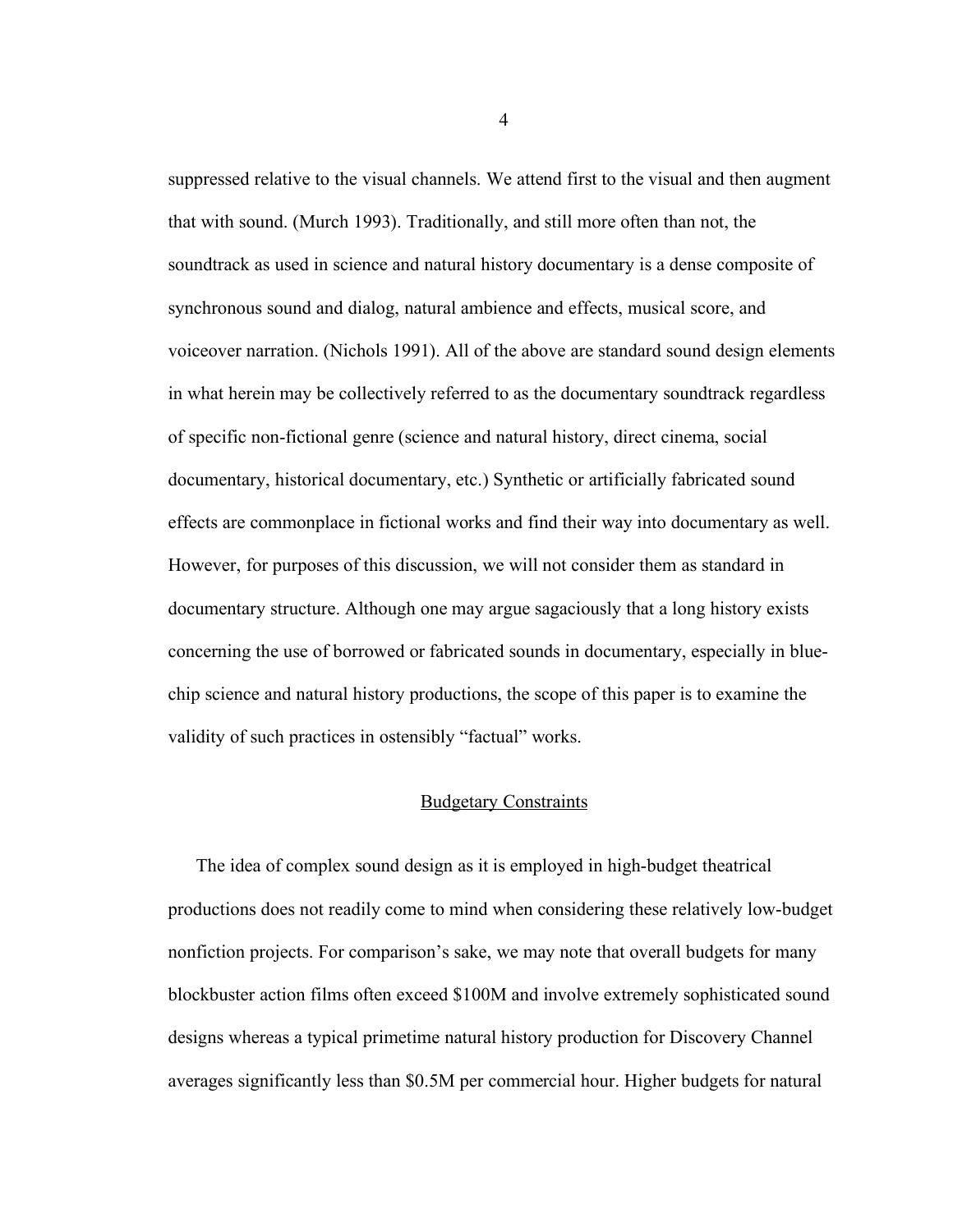history programming certainly exist, but such blue-chip projects are not the norm. (Meditch 2002).

Creative aptitude coupled with technical resources influence the development of a soundtrack. Although it is common enough to acknowledge the sound editor, it is not the de facto standard to see credits for "Foley artist", "special effects editor", or "sound designer" associated with most science and natural history productions. There are exceptions of course, especially with higher budget blue-chip shows. This is not to say, however, that artificially created sound elements do not find their way into some of the lower budget productions too. The use of manufactured or borrowed sounds occurs quite frequently but leaves one to consider the ethical implications of such practices. Can an animal sound created by a voice artist or the mixing of multiple discrete sounds be considered "authentic" even if the end result sounds much like the original animal or natural soundscape?

Possibly less dramatic than incorporating Foley or other artificial techniques, yet still worth consideration, is the use of bona fide animal or other natural sounds acquired from stock libraries. This is an extremely common practice with blue-chip natural history productions, for which quality sound libraries are readily available. Mainstream access to stock audio also permits greater flexibility during production, prioritizing fieldwork around camera requirements and acquisition of visual material. Use of prerecorded stock facilitates the sourcing of certain "natural" sounds in a far more affordable manner as opposed to original acquisition being contracted on a film-by-film basis.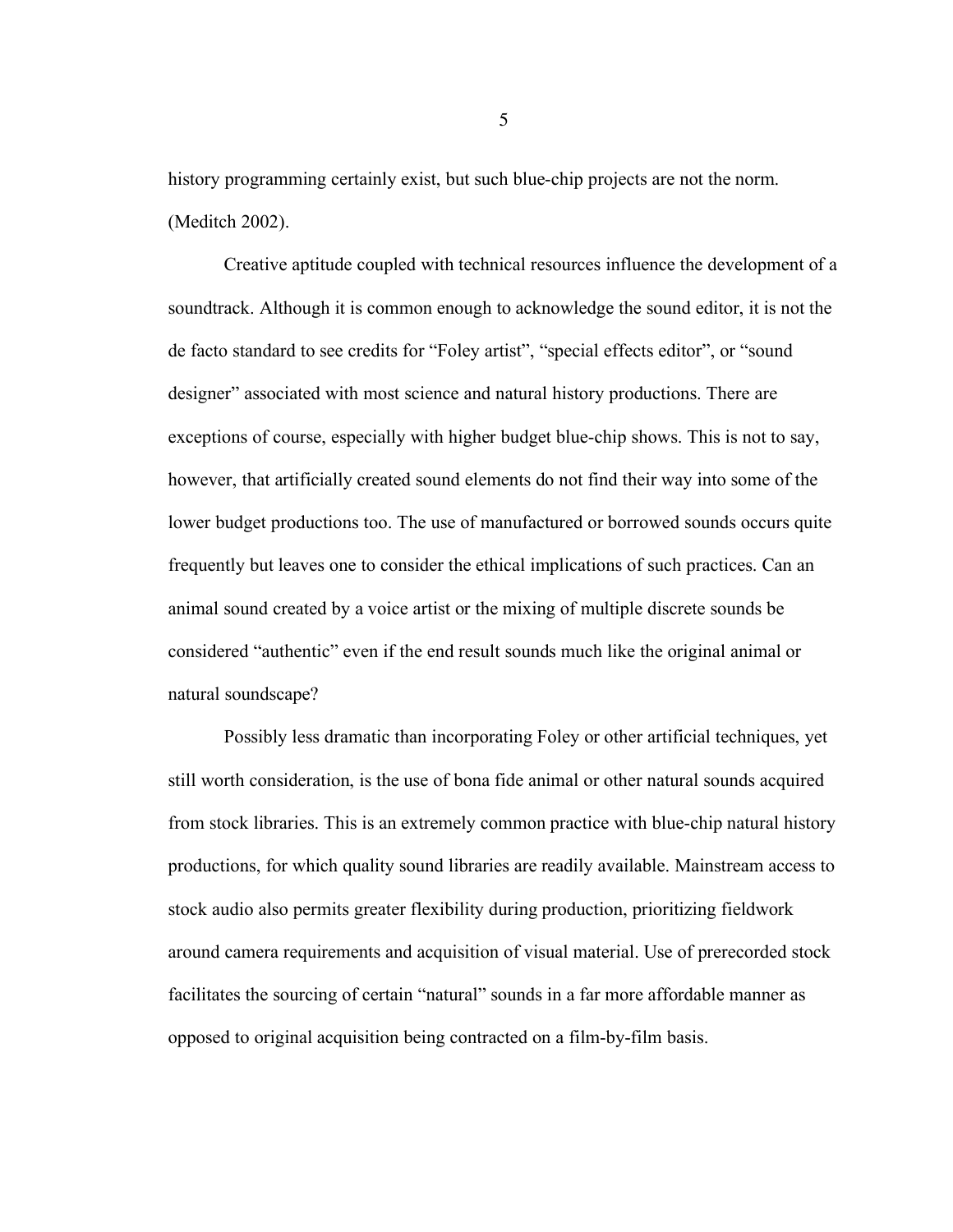Turbulent winds, loud (high-speed) film cameras, or other menacing noises, hopeless subject-to-microphone distances (due to the use of long lenses, wary animals, etc.,) hostile environments, and a myriad of other technical issues often thwart all reasonable efforts to record synchronous sound in proper perspective during the filming of otherwise usable visual elements.

Irrespective of budgetary constraints, technical boundaries, or other limitations, the term nonfiction implies a matter of fact. If an ethic is established to deliver authentic visual imagery, which supposedly represents an accurate account of reality, it follows that the same ethical standard should hold true for associated acoustic imagery.

#### Sound Supporting Plot Development

Another distinction between fictional works and documentary involves the concept of plot development. Even though a storyline may be developed in either type of production as a tool for assisting the viewer in progressing forward through the presentation, it may be suggested that in fictional works plot development is fundamental to driving the story. Technical exploitation within the development of a creative and powerful sound design is expected and applauded. In documentary filmmaking, on the other hand, historical and/or "factual" evidence remains paramount. It is the evidence used by the filmmaker, which is presented to the audience "jury," that essentially makes a case or builds a supportive rhetorical base for defending an argument. The essential structural elements and developmental strategies may often be similar between fiction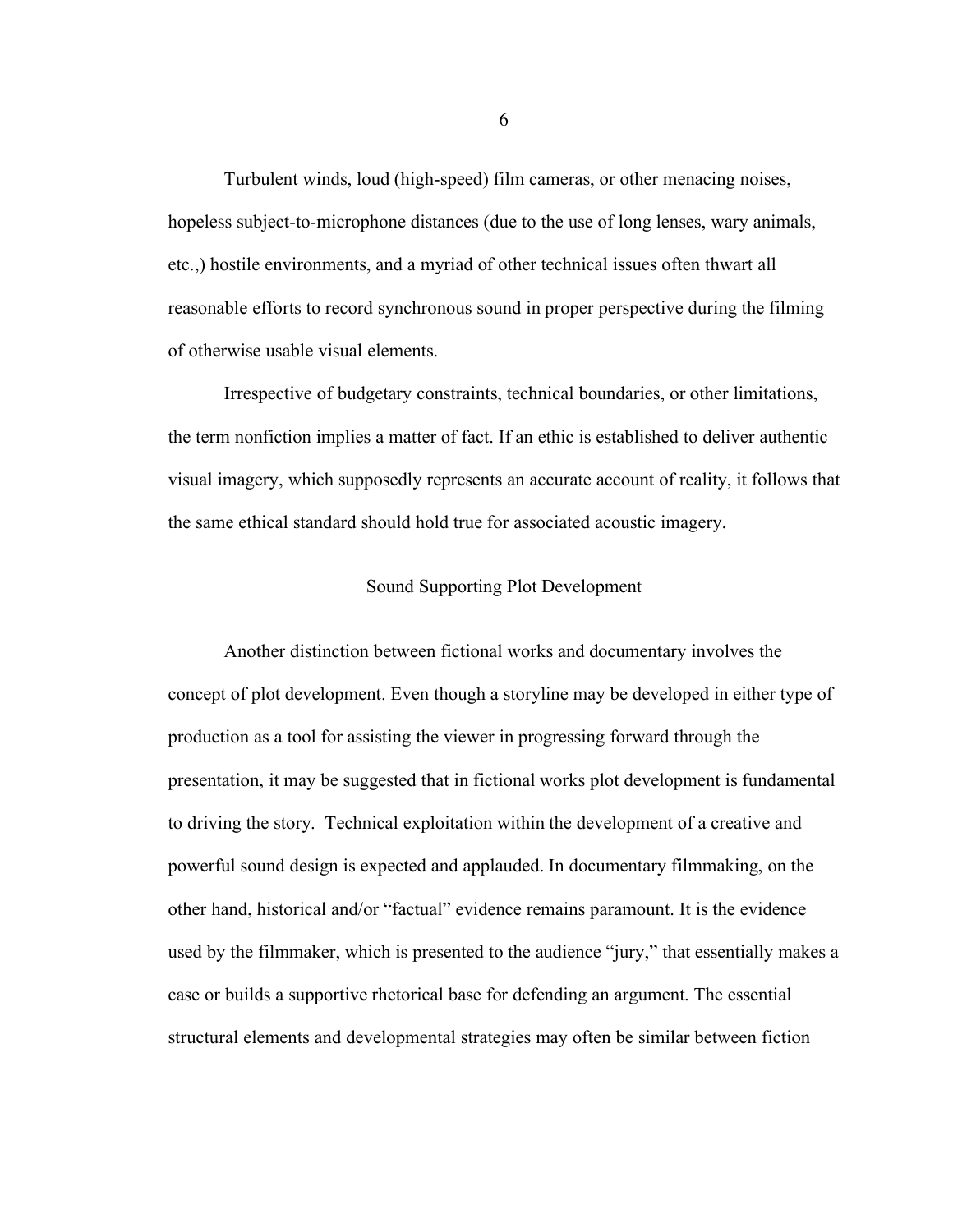and non-fiction works (act structure for example,) but they are distinct with respect to their motives, and the bases for their uses differ. (Nichols 1991).

Plot elements in a fictional work are conceived and organized to support the internal story text around which the overall structure of the work develops. In either case, whether developing a plot or supporting an argument, the structural elements help guide the viewer through the material presented in a logical order or progression. Image and sound become intertwined, facilitating greater emotional dimension and influencing the plot development of a fictional piece, or providing further evidentiary power for supporting an argument presented in a documentary.

#### The Narrator as A Design Element

Selection of the specific narrator(s) for a documentary plays an important role in the general sound design structure of the work. The relative age, gender, and characteristic accent or tone of the narrator, or whether the narrator's voice is easily recognized as that of a public figure all influence the perception, interpretation, and general acceptance or credibility of the work as a whole. Some noted narrators, Sir David Attenborough for example, qualify a work among a certain audience demographic as being credible by his reputation alone. Morgan Freeman, David McCullough, and Sam Waterston are all popular narrators who tend to impart a sense of wisdom and credibility through distinguished and recognizable voices. A major example can be found in Ken Burns' highly celebrated series, *The Civil War,* in which a cast of well-known celebrity voices is skillfully employed to conjure the somber mood and urgency of the period.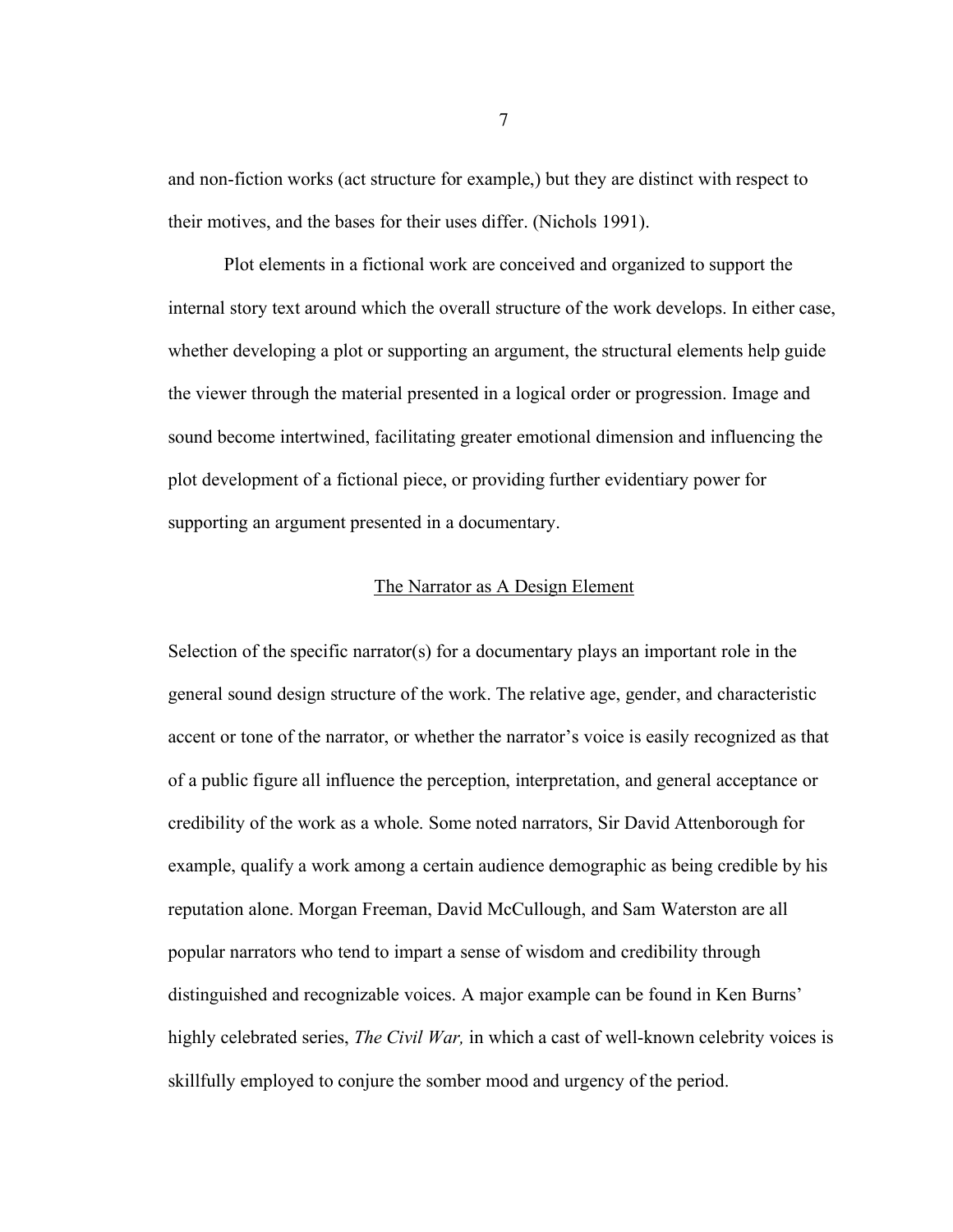A popular cartoon character's voice, noted politician, or a hip-hop star may provide for similar celebrity within completely different demographic targets. The point to be made is that narrator selection is a critical subjective decision, which greatly influences the style and general effectiveness of a film's sound design.

#### Musical Scores

Since the beginning of motion picture production, music has been widely used as a tool to enhance and guide the emotional involvement of the audience. Prior to the introduction of cinema sound in the late 1920s through the early 1930s, and the advent of "talkies," music was often performed live, evoking a sense of comedy, danger, elation, rhythm, and a host of other fundamental human sensations or emotions. In more modern times, music continues to provide the same role. The classic foreshadowing of an attack and the sense of terror imparted by the now iconic "thump-thump" of John Williams' score for *Jaws* is a good example. With increasingly sophisticated technology available to musicians, composers, and sound designers, all coupled with highly sophisticated means of surround audio presentation in theaters or even through consumer-level home entertainment systems, greater emotional responses may be evoked with the audience, often without being discernibly detected by the viewer/listener as such an intentional and directed emotional manipulation. Sometimes it may be that, if skillfully utilized within the greater architecture of the overall design, the most powerful sound of all is silence.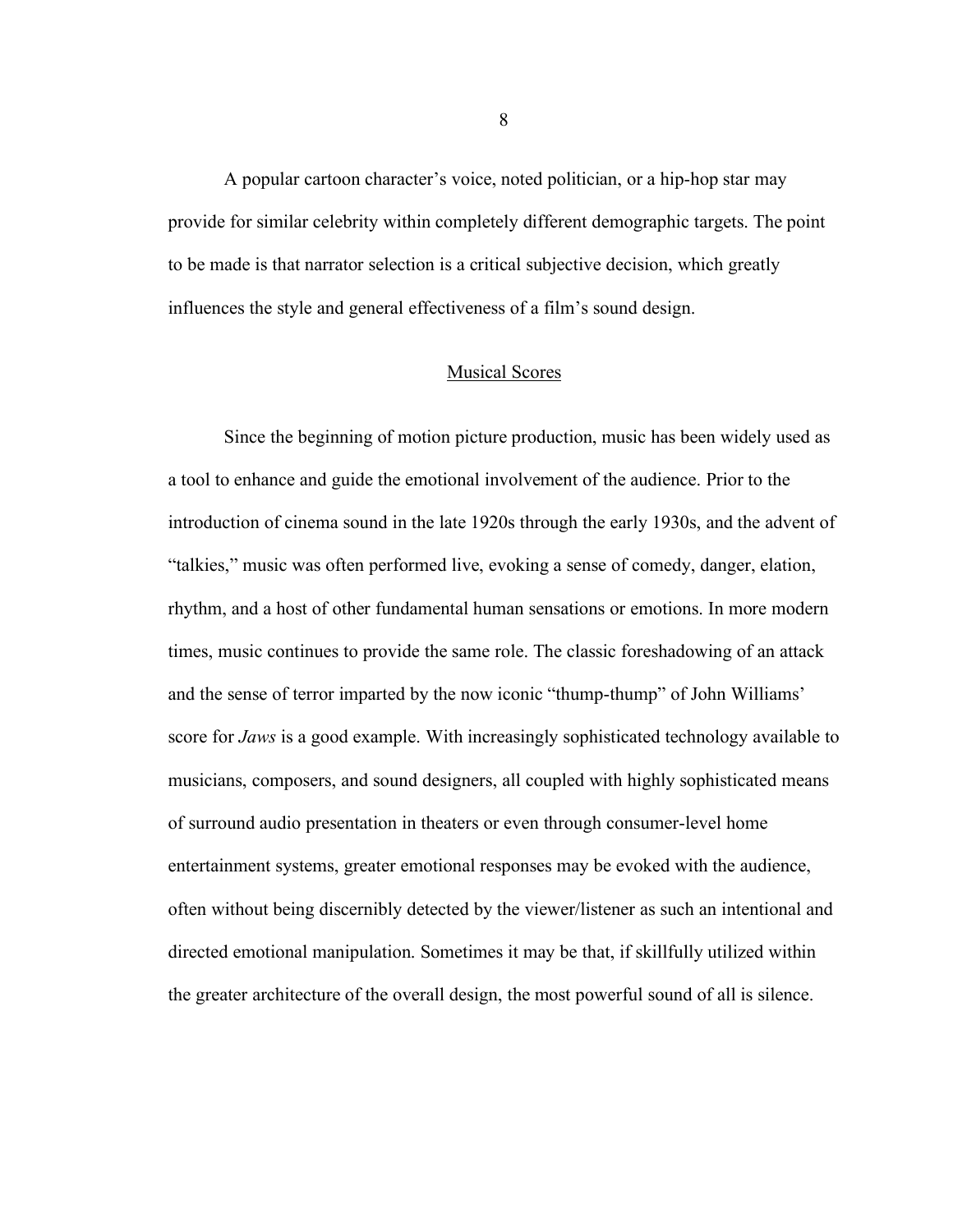#### Historical Considerations

The choice of sound designer is often a crucial production decision that can have great impact on a work's general acceptance and credibility. The term "sound designer" in large theatrical productions is a relatively new one. It was coined originally by a group of former UCLA and USC filmmakers, including Francis Coppola and Walter Murch, who migrated from L.A. to Northern California in an effort to work independently from the traditional Hollywood model.

The term "sound designer" first saw screen credit with the release of *Apocalypse Now*, where film editor and sound designer Walter Murch, along with a formidably sized staff, painstakingly created a soundtrack of such complexity for its time that its creation alone warranted special acknowledgement. The initial concept, technical means, and the potential influence of that level of sophistication in multi-track layering were then born and are here now and forever to stay. (Thom 1993).

One may suspect the reasons contributing to less attention being given to structural soundtrack elements before this historical period were multi-fold. Although audio technology progressed steadily after the initial introduction of synchronous sound in movies, and there is no denying that creative minds were ever expanding the envelope of sound design along the way, even unbounded talent has its limits. The revolution that drives current design methodology came with the first twenty-four track recorders being utilized for film purposes. Suitable noise suppression technology and advanced quadraphonic theater presentation were introduced at about the same time, allowing for vastly greater density of a growing number of sound layers to be constructed and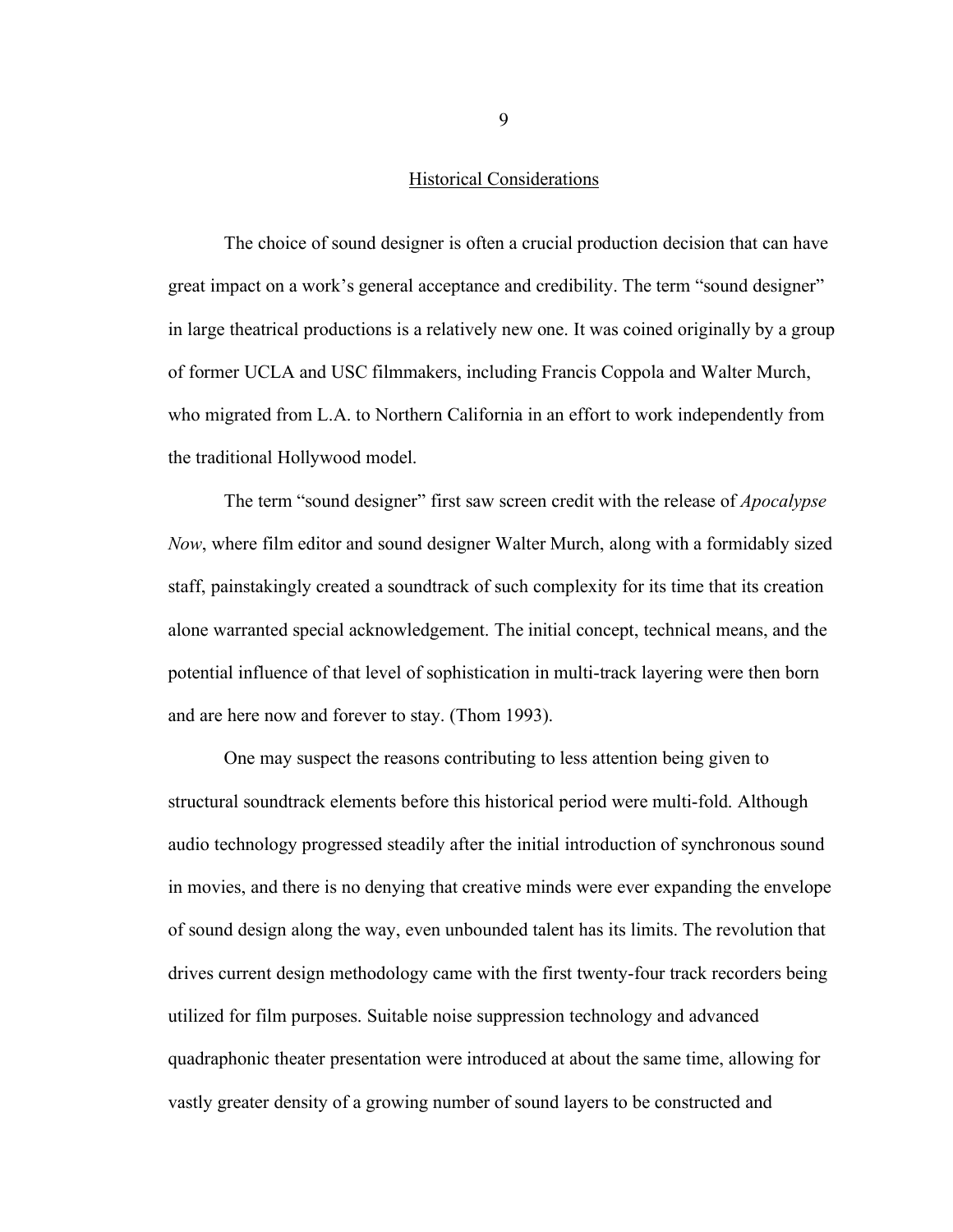reproduced for the audience. Although many accomplishments were made prior to this in creating complex soundtracks beyond the relative standards of the day, it was only then, in the early 1970s, that momentous efforts were realized to elevate the increasingly complex task of designing the soundtrack of a movie to its rightful place beside picture. (Coppola 1993).

The technical resources simply did not exist before then, which allowed for such a quantum step, not only for practical and affordable incorporation of more creative and sophisticated layering and sound effects, but a myriad of other new manipulation technologies were also created and still continue to evolve. With the advent of digital audio technology, new breakthroughs have been made with great advances in noise suppression, dynamic range expansion, sophisticated bandwidth filtering, frequency and pitch alteration and other powerful manipulation techniques, which allow waveform editing at the near-microsecond sample level,

There have been very significant advances in audio synthesis and playback, and even discrete manipulation of sound wave directionality is now possible. With such advanced technology now available, artificial soundtrack elements may be synthesized or natural sounds altered, which cannot readily be differentiated from the organic original, even by trained and scrutinizing ears.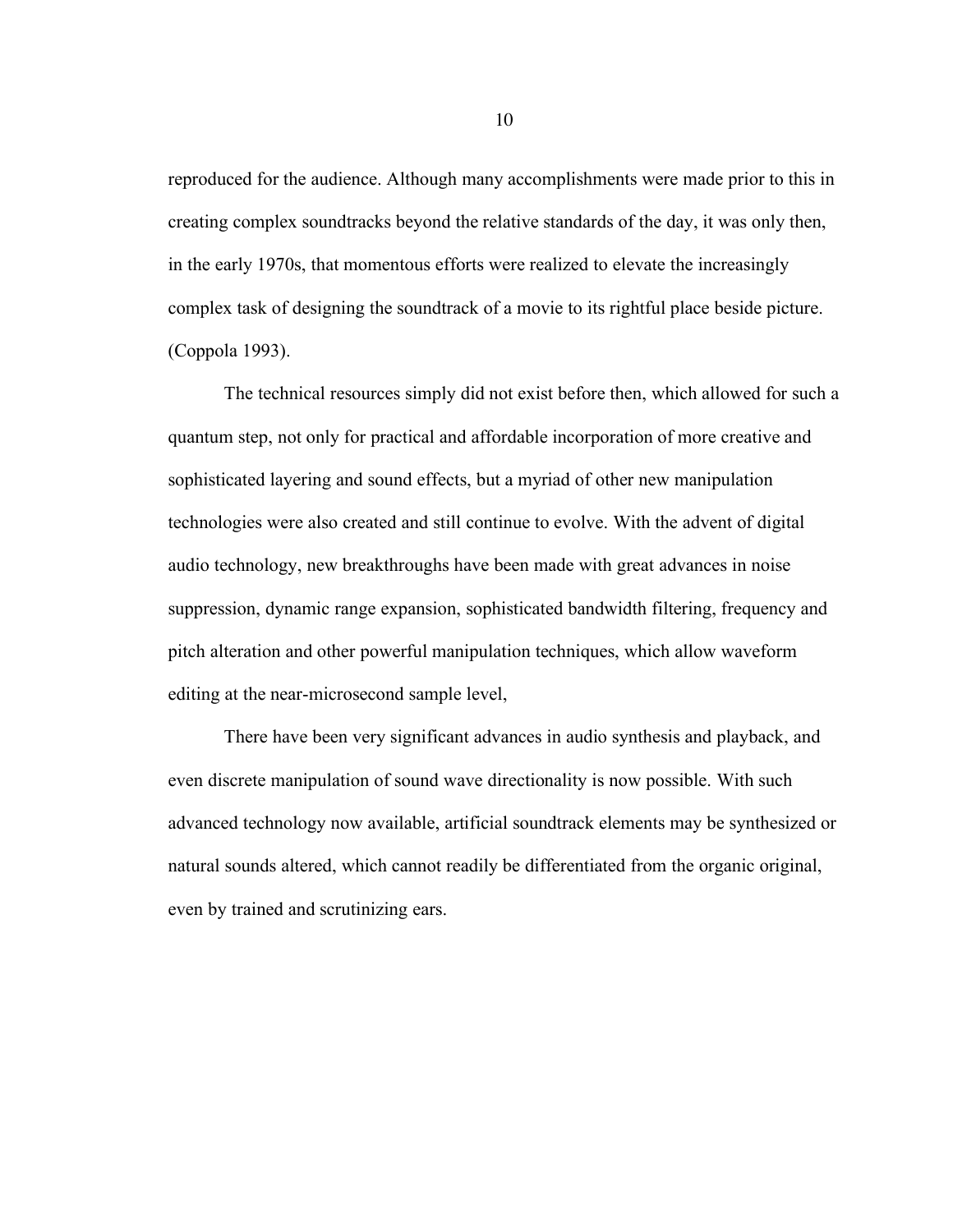#### **PERCEPTION**

#### Playback Delivery Systems

"Use of sound" is somewhat vague in the context of this discussion as there is an ever-expanding pool of technical resources and creative techniques available for capturing and reproducing various pressure wave phenomena, during initial acquisition, sound-track fabrication, and the subsequent playback of the material. In most cases, the end product is developed and produced for presentation to the audience via an apparatus of reasonably advanced design, ranging from sophisticated computer designed and laser aligned auditorium systems to stereo or surround sound home theaters. These technologically advanced playback systems allow for multifaceted acoustic information to be delivered and experienced by the viewer as never before, approaching an analog of the filmmaker's own sense of hearing.

An audio playback construct of at least two separate stereo channels (Lt-Rt) and up to six discrete channels typifies the state of broadcast engineering at the time of this writing. (5.1 Surround consists of five localization channels plus one Low Frequency Effects channel.)<sup>2</sup> This is not to say that such media are not regularly experienced by endusers via older audio-visual equipment with low-fidelity dual channel or even monaural output. This state of audio transmission and playback is significant in that today's multichannel mass-market formats must be also mono compatible in so much that if all audio

 $2$  Up to 7.1 surround systems currently exist, as with the popular IMAX or Blue Ray formats, but broadcast signal transmission technology has not yet evolved to support more than six discrete channels coupled with Lt-Rt in the same frequency bandwidth. (Sahara 2007).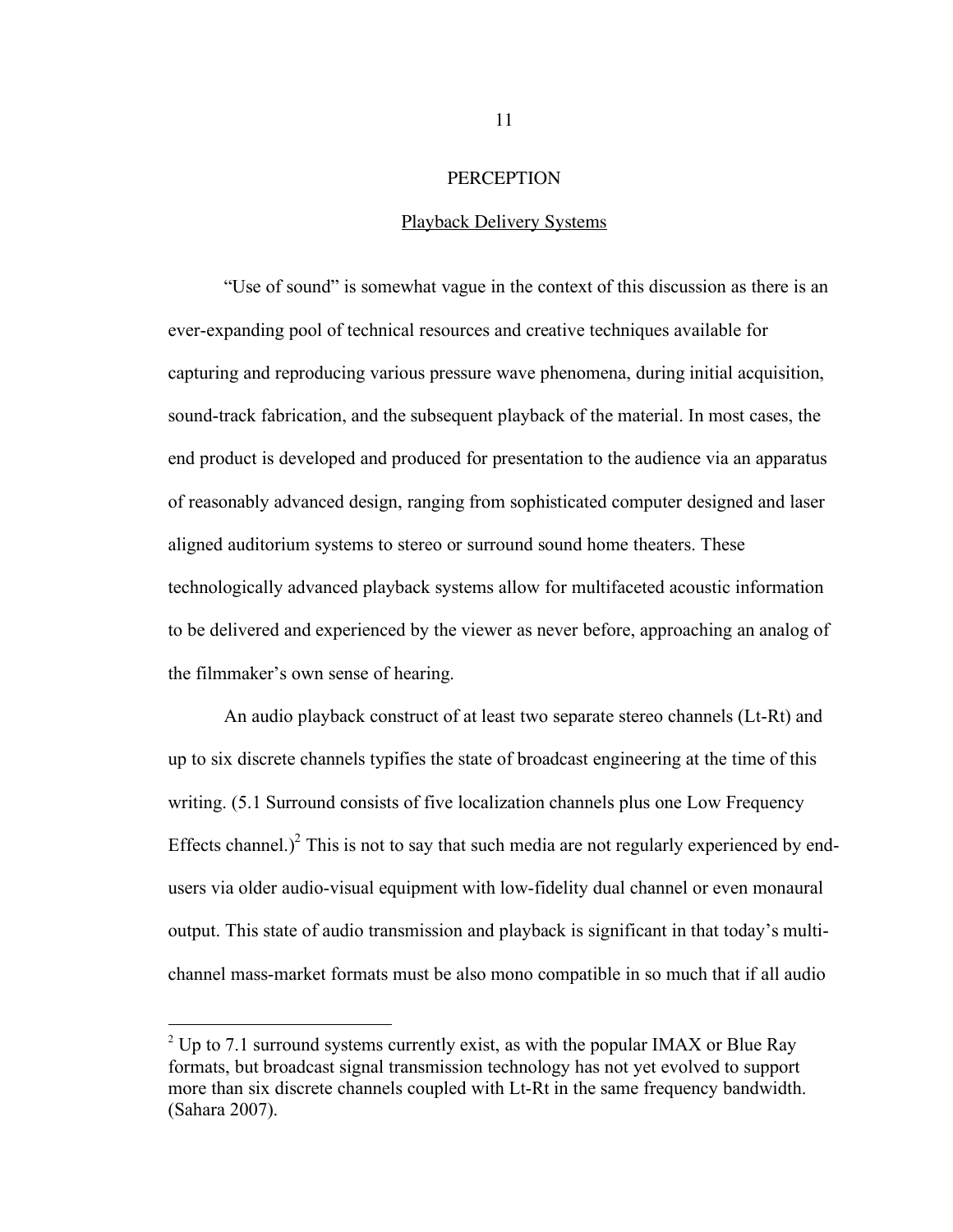information is collapsed to a single output channel various phase canceling or comb filtering phenomena do not occur, thereby nullifying important components within the sound image.

For purposes of this discussion, we are more concerned with the technical stateof-the-art. As technological advancement progresses, however, "truthful" representation of reality or delivery of such representation, while potentially becoming more convincing and emotionally potent, increasingly faces the risk of being reduced to a new classification of "based-on-fact" or even altogether fictional audio. The very nature of most wildlife filming, often shot without synchronous sound due to constraints of remote field conditions and regular use of long lenses, lends itself to greater audio manipulation after-the-fact than typically does direct documentary. (Bousé 2000).

#### Localizing The Sound Stage

Modern sound reproduction and reinforcement methodology takes those physical factors affecting sound propagation and the biomechanical processing of such into consideration. By incorporating pan and sound delay circuitry, at least in the higher-level product lines, systems can be fine-tuned for a specific local environment. Deleterious noise in the form of distortion, reverb or echo may be audibly minimized or virtually eliminated in larger enclosures such as movie theaters, auditoriums, or even home living rooms by ensuring that identical acoustic information originating or reflected from multiple sources arrives at the specified target (listener's ear) at the same time. This is accomplished in large public venues by utilizing directional laser focusing and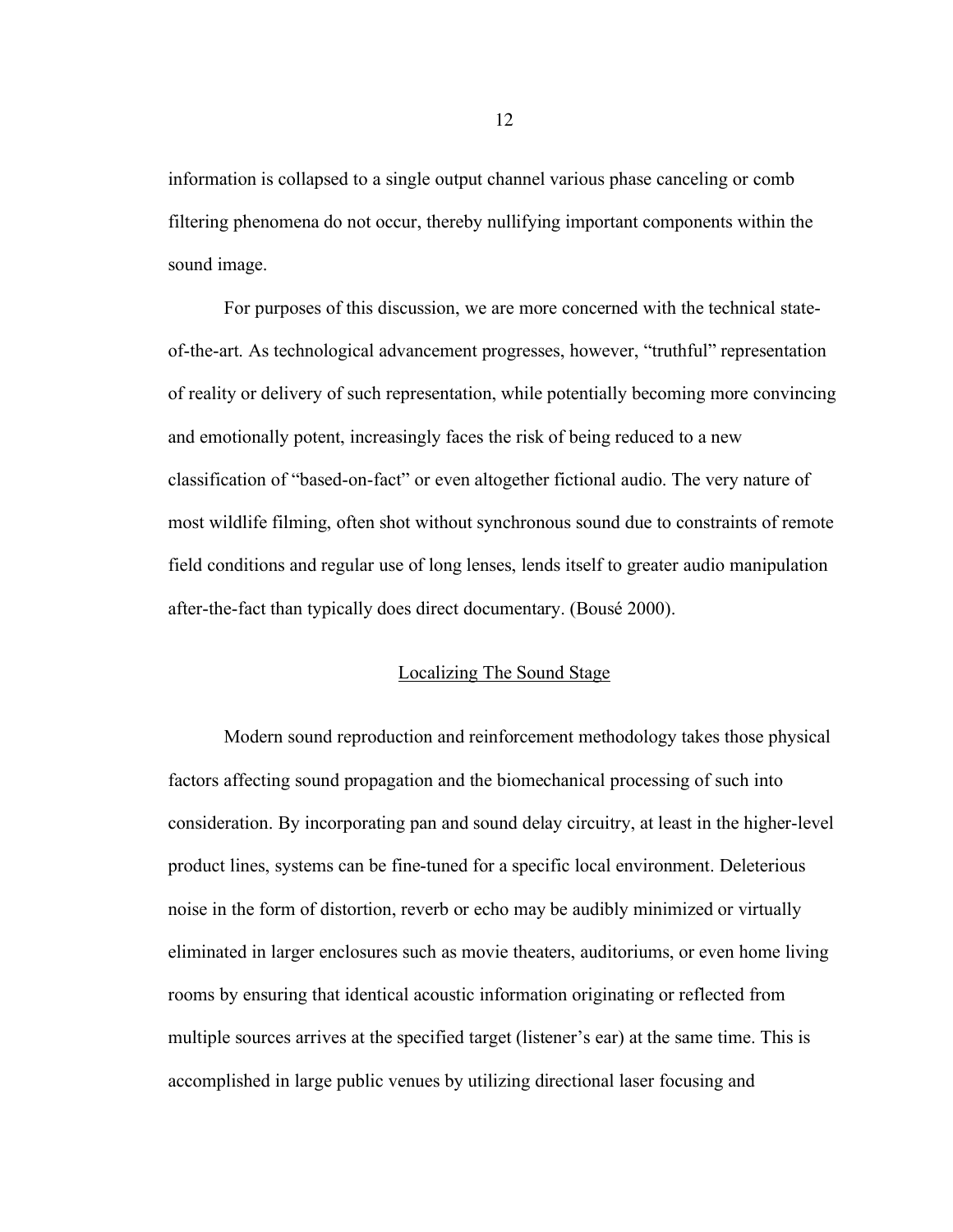sophisticated sound meters. The ultimate goal is to expand the "sweet spot" to include most every seat in the house. (Martin 2005).

Noise-canceling headphones, the type quite popular with air travelers, harness offensive noise itself, such as the high-frequency hum of a jet engine, and use it to cancel the same. By utilizing signal delay circuitry, the unwanted noise is reproduced and introduced to the headphone speakers at the same frequency and amplitude as the original, but 180 degrees out of phase. The result is that of destructive interference and the two signals in effect cancel one another. Similar principles may be applied in postproduction where the sound editor will slip multiple audio tracks forward or backward in order to mute undesirable background noise. This is one of the main purposes for recording room tone at a specific location - to provide a clean source of local noise.

Multi-channel or surround arrays use these same characteristics of acoustic physics as powerful tools used to trick the listener's mind into thinking sounds originate from completely phantom points in space-time. Increasing the audio gain (volume) while a visual sequence depicts an approaching subject also greatly reinforces the illusion that the subject is actually moving through the soundscape. The effect can be duplicated for an object moving from any given point to any other point. Another common technique used by sound designers is to subtly lower the audio gain leading into a graphic sequence and then increase the gain abruptly as the decisive visual moment arrives. This discontinuity in the soundtrack shocks the viewer and provides more emotional impact to the scene. A good example of the latter can be found in the IMAX production of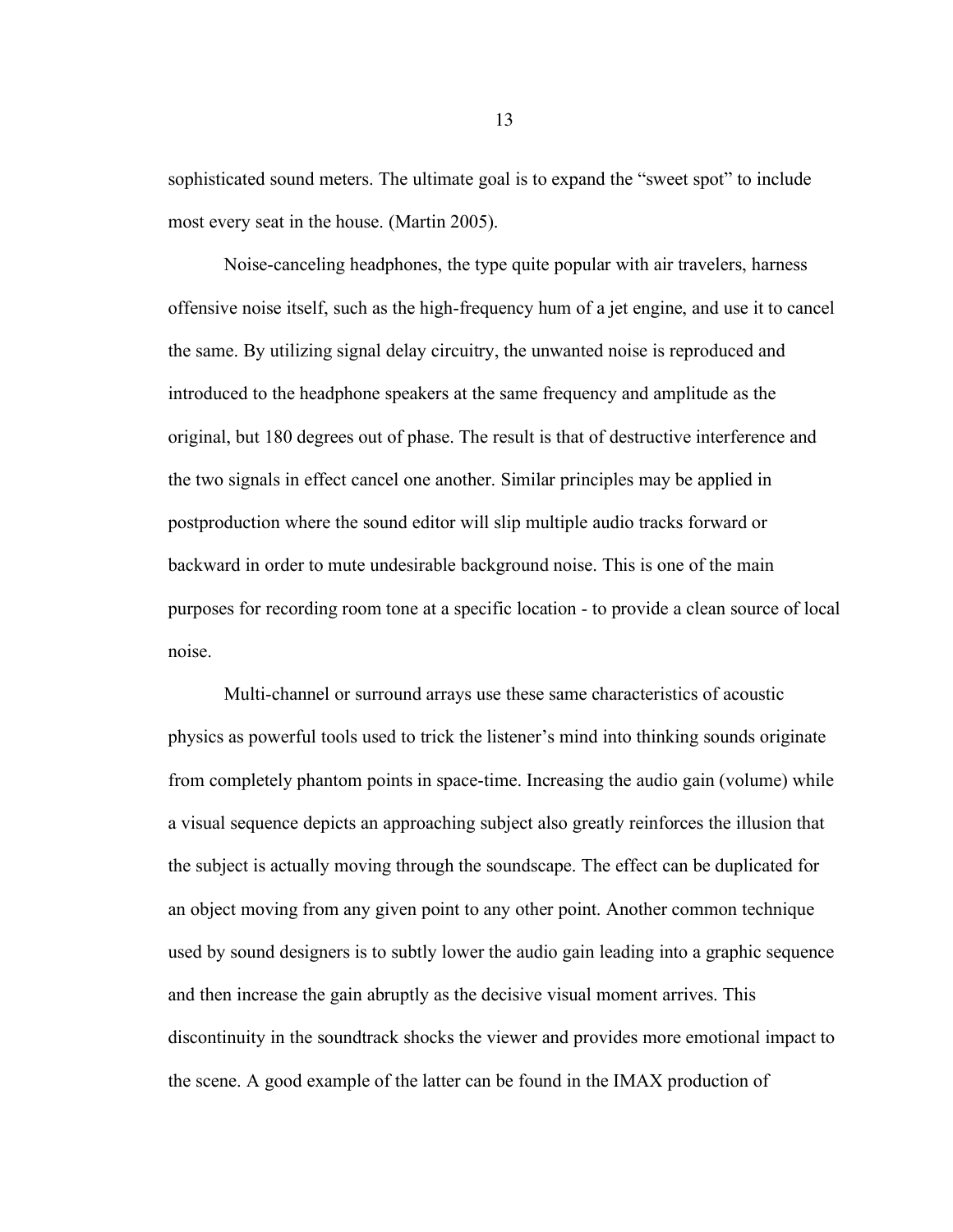*Yellowstone*. As a camera-mounted ultra-light aircraft gracefully soars downstream, a sense of tranquility is presented to the viewer. Just as it crests the lip of the precipitous Lower Yellowstone Falls, however, the sound explodes to startle the viewer nearly out of his or her seat. This is a very effective technique indeed!

#### Biomechanical Principles

When considering the overall potential for sonic influences attributed to advanced sound design techniques, we must consider some facts about the biomechanical and psycho-neurological mechanisms involved with the signal processing of acoustic information as compared with the similar processing of visual imagery data in the brain. Processing a given sound wave stimulus involves approximately four times the number of biological signal processing substations than the number required for the processing of visual data prior to cognitive recognition, yet the rate of signal through-put for audio processing is on the order of four times faster than that for visual data, approximately fifteen milliseconds from target (ear) stimulation to brain recognition as compared with sixty to seventy milliseconds for the equivalent signal processing involved with visual acuity. (Snider 2004).

The implications of this comparison regarding signal processing rates become significant if one considers that at very close-range, or as a near-field monitoring situation approaches zero distance, the associated sound, which is coupled with pictorial elements, will be processed more rapidly. If one could be assured of simultaneous target stimulation, this theoretically would provide for a slight yet most likely unperceivable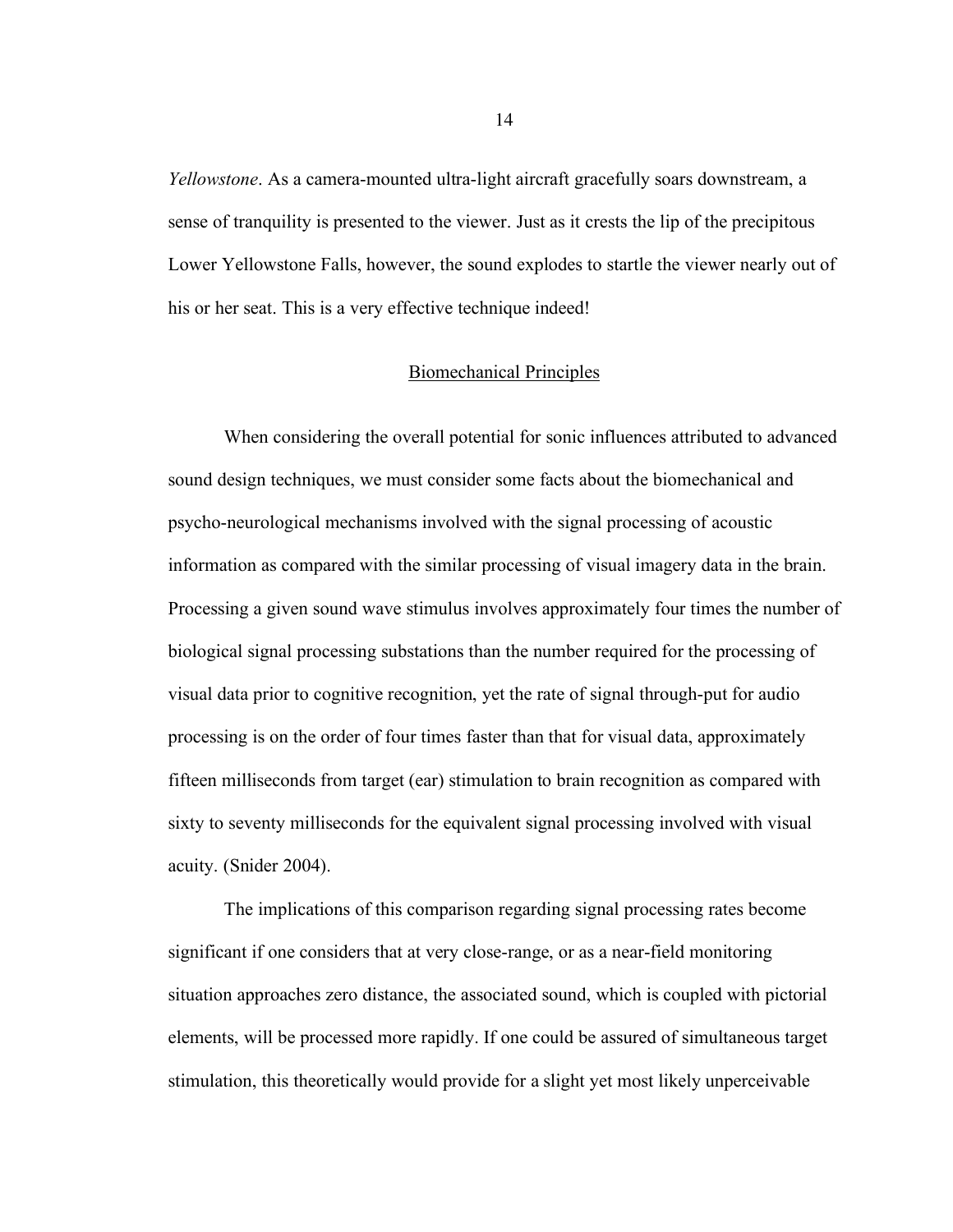audio lead or foreshadowing of the trailing visual data to be processed by the viewer's brain. As one recedes from the audio source however, the time delay inherent to the slower propagation of sound waves through air, as compared to the velocity of light, reverses the target impact sequence, resulting in visual information being processed prior to audio information.

The significantly slower velocity of sound waves versus light energy  $(\sim 3.5 \times 10^2$ m/s for sound waves compared to  $\sim$ 3.0x10<sup>8</sup> m/s for light, at STP)<sup>3</sup> implies that under most practical viewing environments, the visual information is assimilated earlier or at approximately the same time as the audio information. (Martin 2005). An interesting side note is that sound energy, unlike light or radio frequency energy, propagates via compression waves. In order for sound to be heard, a medium of some density must be available to allow for these pressure waves to travel between the source and the target. This means that in outer space or under other conditions of complete vacuum, sound cannot travel any effective distance. Theoretically, a film viewed under these conditions will be altogether a silent movie. Although the highly crafted and dynamic sound effects as those presented to an audience during the classic inter-galactic spaceship battle make for entertaining and dramatic viewing, the reality is that no sound pressure waves would propagate through outer space in such a cosmic conflict.

<sup>&</sup>lt;sup>3</sup> Temperature, relative humidity, atmospheric pressure, and other physical parameters significantly influence the velocity of sound. Therefore, relative signal transmission rates will vary in any realistic application based on the magnitude of influencing physical factors.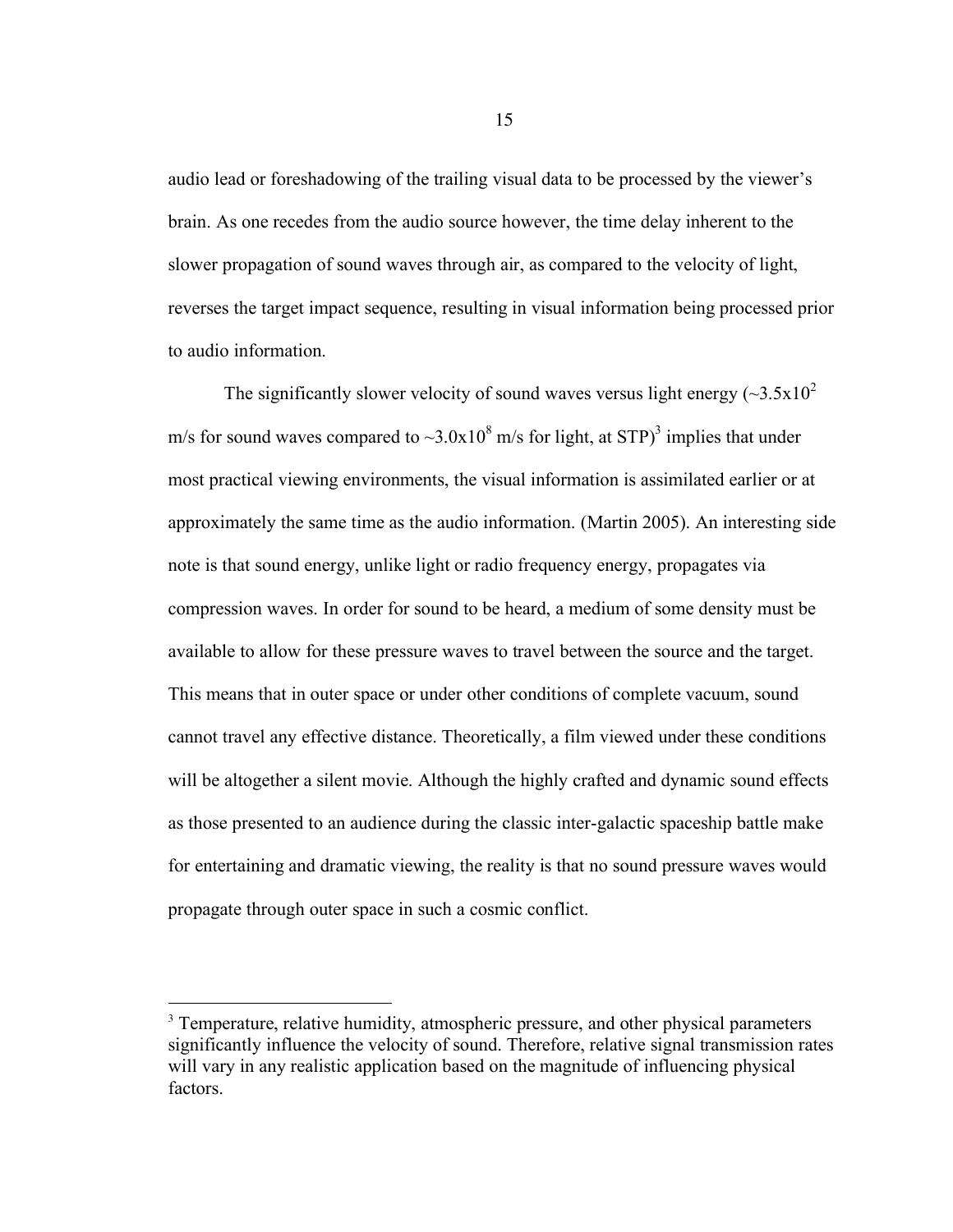#### Psychoacoustic Influences

Prefacing or foreshadowing a shot by pre-rolling sound can reveal much to the audience. This common technique can be used to stimulate the viewer's imagination. The result is either to prepare or shock the audience with the following images. In this writer's production of *Picante! The Power of Peppers*, a critical interview took place inside a University of Washington research greenhouse. Loud and distracting air handlers could not be shutdown as they were required for a number of ongoing experiments. The background noise was insidious, rendering the entire interview as virtually unusable. During the editing process however, this scene was prefaced with an establishing shot of a greenhouse fan, filmed not on the UW campus, but rather at New Mexico State University. The sound associated with the fan shot, however, came from recorded "room tone" at the actual interview site. In the final cut, when the visual image dissolves from the fan to the interview subject, the background noise becomes much less distracting. In essence, the sound of the fan becomes more acceptable to the viewer by means of deliberate psychoacoustic conditioning. A similar technique was used in the same production to set up a noisy interview filmed inside a pepper spray manufacturing plant.

If the soundtrack alludes to one thing and the picture follows to contradict the sound, the audience becomes confused or shocked by the "reality" of the image. The opposite manipulation technique can be harnessed by the filmmaker in order to direct another type of inference with the audience. If we consider a sequence in which a lion is chasing a gazelle, the filmmaker might cut back and forth between the advancing predator and the fleeing prey, possibly including a two-shot thereby authenticating or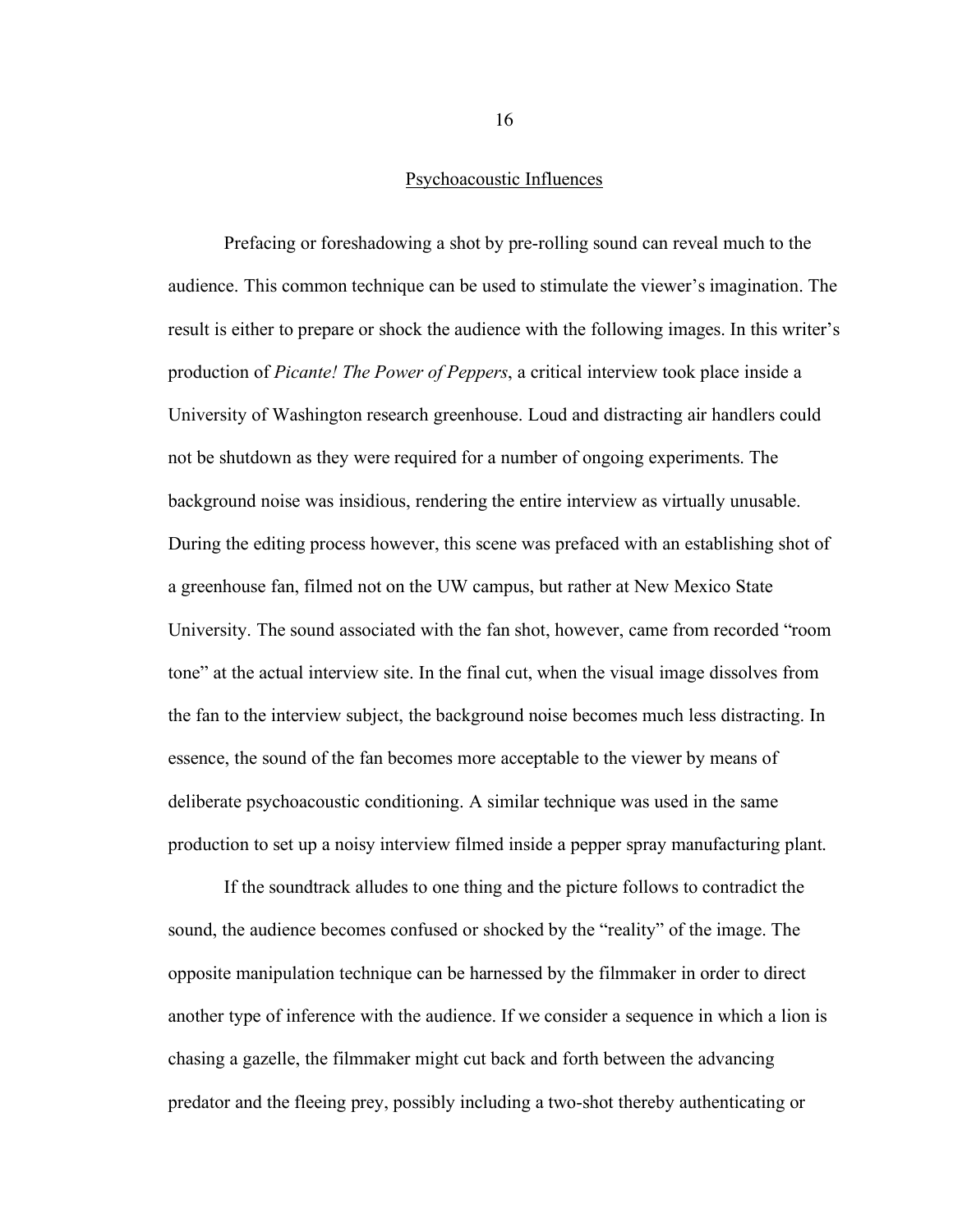adding further credibility to the chase scene. If the picture cuts, but the soundtrack continues with a sudden thump followed by squeals and flailing commotion of a struggle, the audience is left to believe that the cat succeeded in catching its quarry. But did it really? If it in fact did not, would such a scene be considered as an unethical display of emotional manipulation? Lions kill gazelles all the time. The filmmaker recorded actual footage of a chase, which factually displayed behavior typical of both animals in such a conflict, a context we are all familiar with. If the filmmaker was using a long lens and the last shot in the scene was that of the lion chasing its prey directly toward the camera, cutting the picture and inserting the subsequent death cries could have the audience believe the finale occurred directly in front of the camera, or even perceived as occurring right in the viewer's lap!

Sonic elements are invisible yet one cannot hide from sound as one can from images; sound is ubiquitous. In our daily lives, we constantly are bombarded with an infinite montage of sounds. Our brain, however, has the amazing capacity to selectively filter out extraneous and impertinent sounds, which we generically refer to as "noise." Even if consciously overlooked or psychoacoustically muted this noise nevertheless exists. It may not be at the front of our attention, but we still hear it. While sitting in a theater, a viewer can close his or her eyes and shut out a visual scene, but with volume levels hovering at 95 decibels in most modern theaters, it becomes difficult if not impossible to shut out all sound. (Atkinson 1995) Even when we sleep our eyes may be closed, but our ears are wide open, excepting for the use of earplugs or some other mechanical means of effectively attenuating or muting sound energy.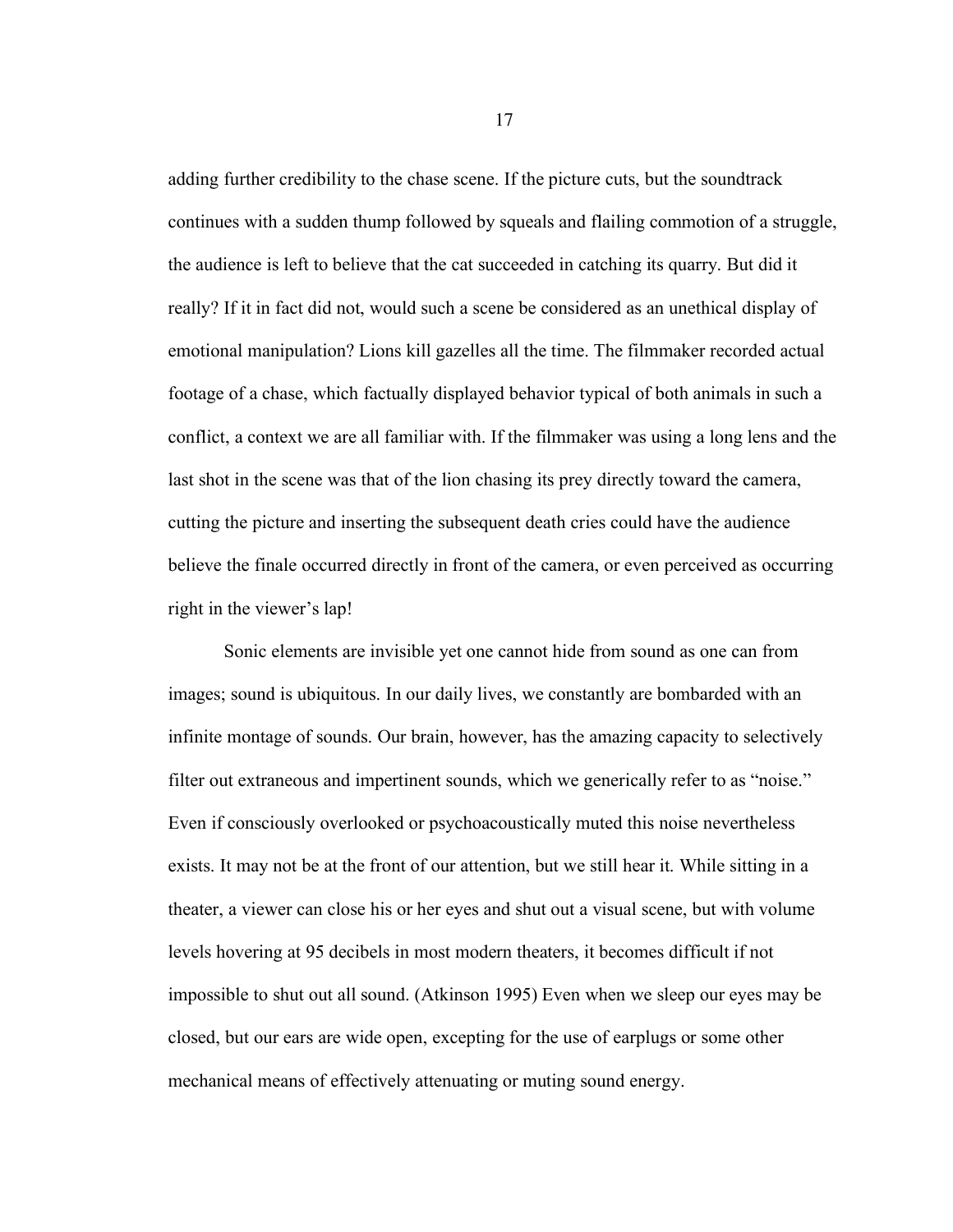Channel crossover, phase shifting, pitch and gain control, and/or time delay can all play upon those components of our biomechanical and psycho-neurological faculties, which are specific to sound perception and localization. The generally accepted emphasis, which is primarily directed toward the visual elements in most all film productions may be undermining the very roots of the psycho-physiological matrix, which plays a significant part in the specific interactions defining the viewer-subject relationship. The apparatus by which this complex couples the viewer with the viewed becomes fundamental in deciphering the relationship between them.

Recent advancements in acoustic engineering have provided for various techniques in multi-dimensional audio delivery or surround-sound schemes, which afford the viewer (listener) a more intimate and even participatory relationship with the onscreen story and subjects. This geometric audio (re)expansion may provide for a completely different or altered sensory response to whatever imagery is rolling concurrently on-screen, irrespective of whether or not such sound wave energy was native to the actual moment documented.

Also common to all current surround-sound methodologies is the incorporation of a Low Frequency Effects (LFE) channel, which allows for filtering of specific frequencies below a given threshold and sending this information into another discrete channel for signal processing and infrasonic generation. Such low-end acoustic information, which falls below the lower threshold of human hearing (approximately 20Hz), can add dramatic intensity to a scene for which little or no impression would be otherwise experienced. By introducing a sub-audible yet physically detectable low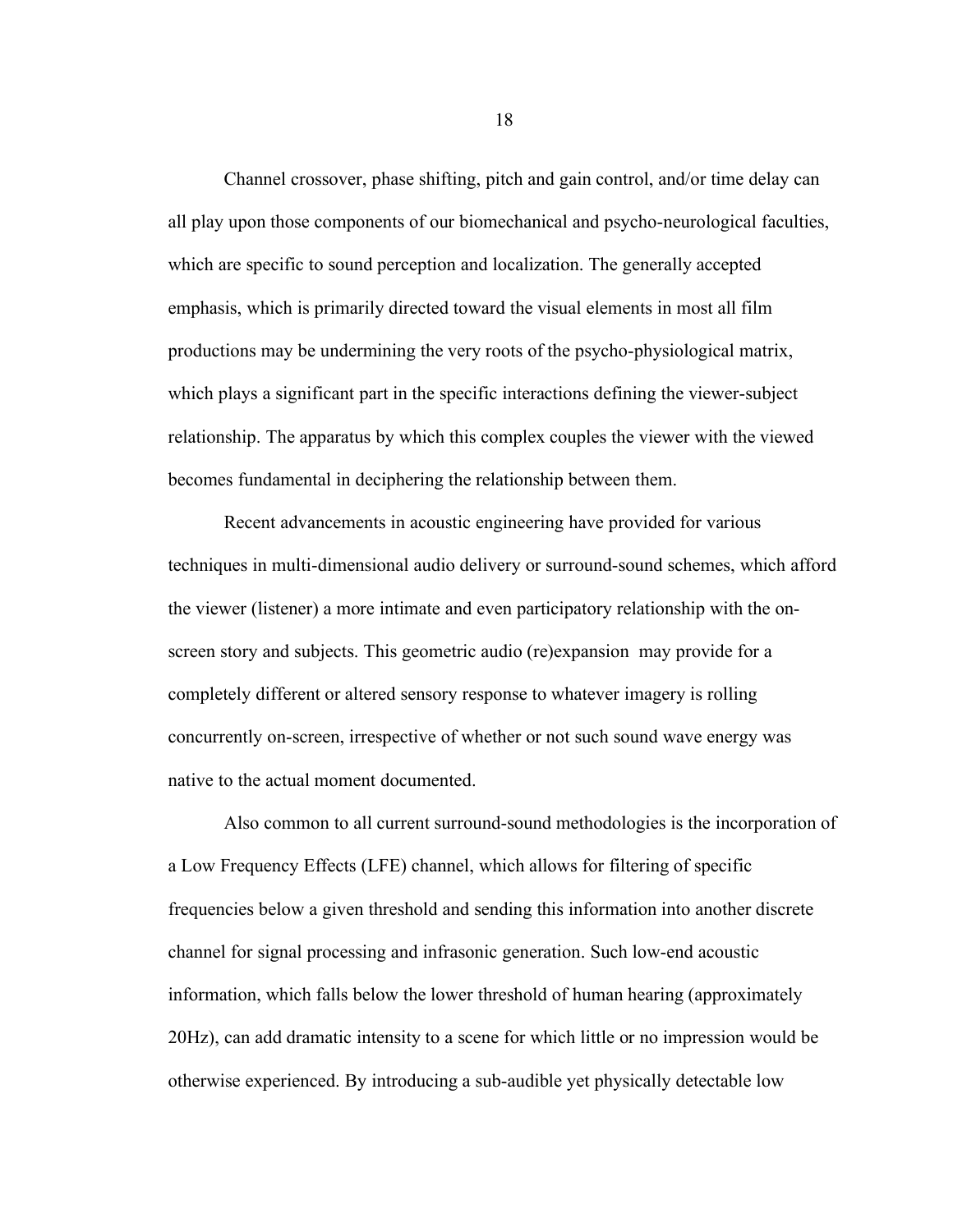frequency vibration into the sound mix, the psycho-physiological interpretation becomes that of a very high-energy impulse or low-end bass response. Even though such low frequency effects cannot actually be "heard" by the human ear, they can adversely affect how we perceive the local environment in conjunction with our primary mechanisms of hearing.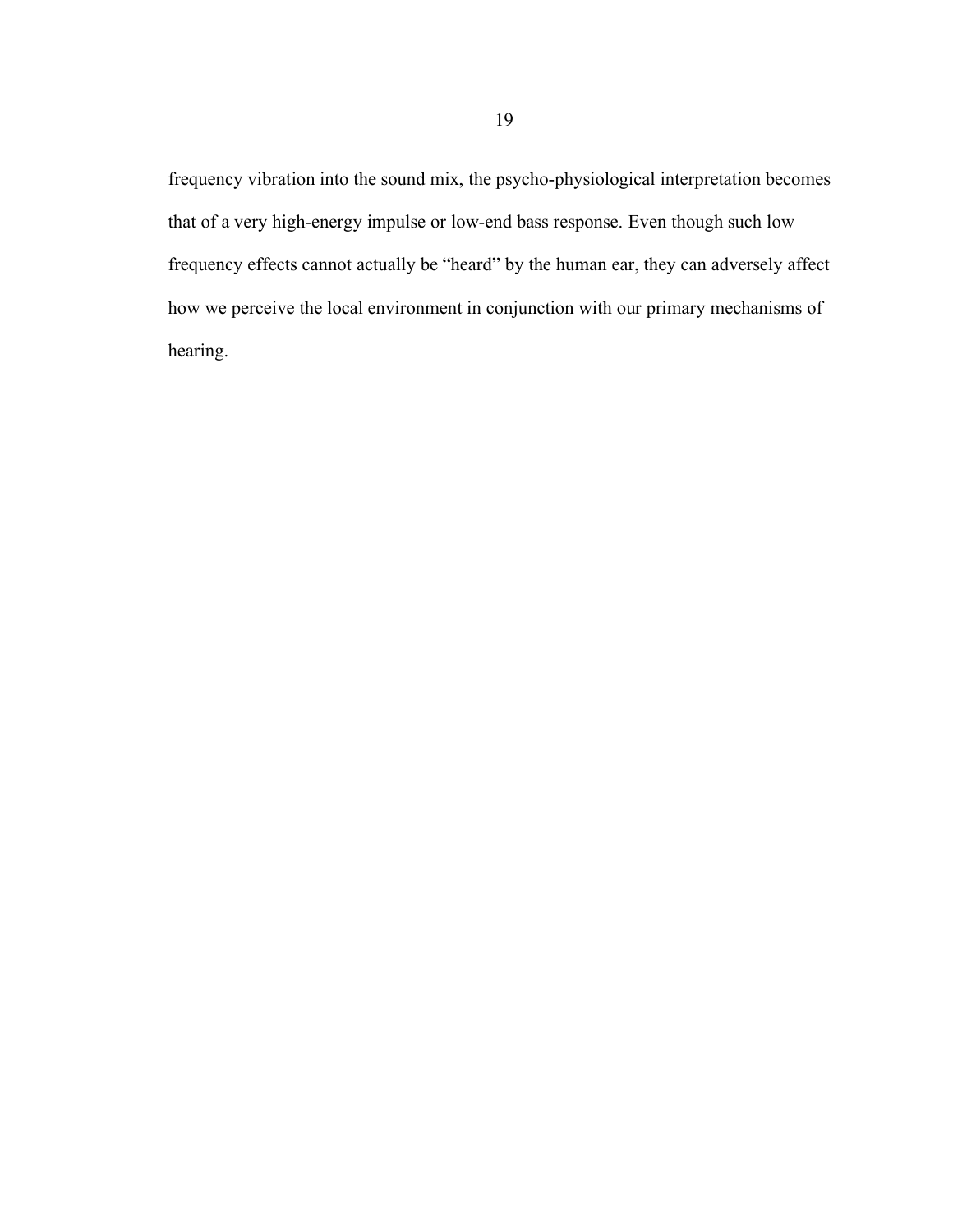#### ETHICAL CONSIDERATIONS

A fundamental question must be asked: at what point does the application of advanced sound design techniques create such a perceptual shift with the audience, relative to the realism of the actual moment experienced by the documentary filmmaker, that an ethical compromise is made, which discounts truthful historical representation? A similar argument holds for the fabrication of sophisticated visual effects such as compugenerated imaging. Furthermore, where is the threshold, if any, for which beyond it the addition (or subtraction) of sound elements will render the documented event as nonfactual? This critical issue needs for all practicality to be examined on a case-by-case basis and may subjectively range anywhere from being always present to never existing, depending on the intention and interpretation of the work and the relationship developed between the filmmaker(s) and the audience.

Simply expressed, the transformational process of recording material, then rearranging or editing the recorded elements, and finally "re-presenting" a selective set of those elements taken from most any real and historical event fails as a truly factual analog of such an event. This is fundamentally due to a combination of the incongruent character of the apparatus, selective personal biases and inherent subjectivity of the filmmaker and the editor, and the relative space-time separating the audience from the organic nature of the actual event in its original and native form.

Presentation of the recorded material may be on some level representative of the event, evoking similar emotions within the viewer as those felt by the recording party during the actual witnessing of the event, but that may be the closest achievable level of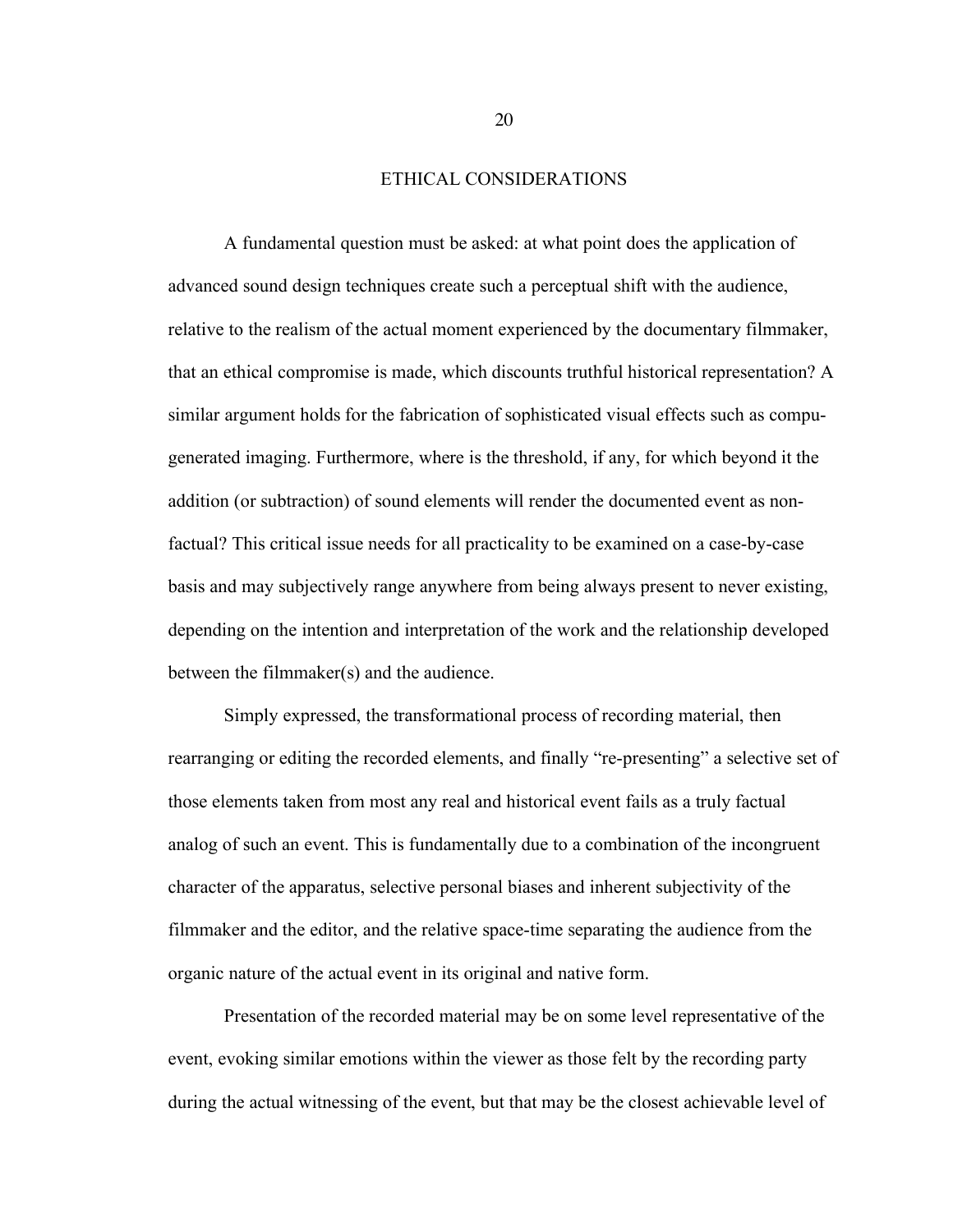true "re-presentation." That is to say, if a documentary filmmaker can record an event that he or she has actually witnessed, and through a transformational process represent that event to a third party whereby the human experience and emotions perceived by the individual(s) originally present are accurately conveyed or transposed upon the audience, then one has achieved the pinnacle of the film craft's story telling potential.

Most (but not all) events occur within a three-dimensional environment and happen over a fixed period of time. The process of compressing a representation of such an event onto a two-dimensional planar surface such as a monitor or movie screen removes depth perspective from the original geometric structuring of the event. Skillful and creative sound design however, although not directly able to restore visual depth, can in fact recreate some physical depth and geometric proportion. Using modern audio engineering technology, the sound designer can approach the realm of recreating for the audience over time the perception of an experiential dimension from the filmmaker's original perspective. This can be a powerful aid in storytelling.

There is, however a distinction here. Storytelling is not necessarily directly or even indirectly related to the accurate rendering of factual information. It lives in the imagination. Individual perceptions and interpretations are at play, those of the filmmaker as well as the viewer. Quite possibly more relevant for this discussion, however, are the intentions of the filmmaker and whether or not he or she is predisposed to provoke a definable set of responses with the viewer, both qualitatively and quantitatively. Although it may be readily apparent when visuals are manipulated, it may be completely transparent to the viewer when acoustic material is changed, even to a significant degree.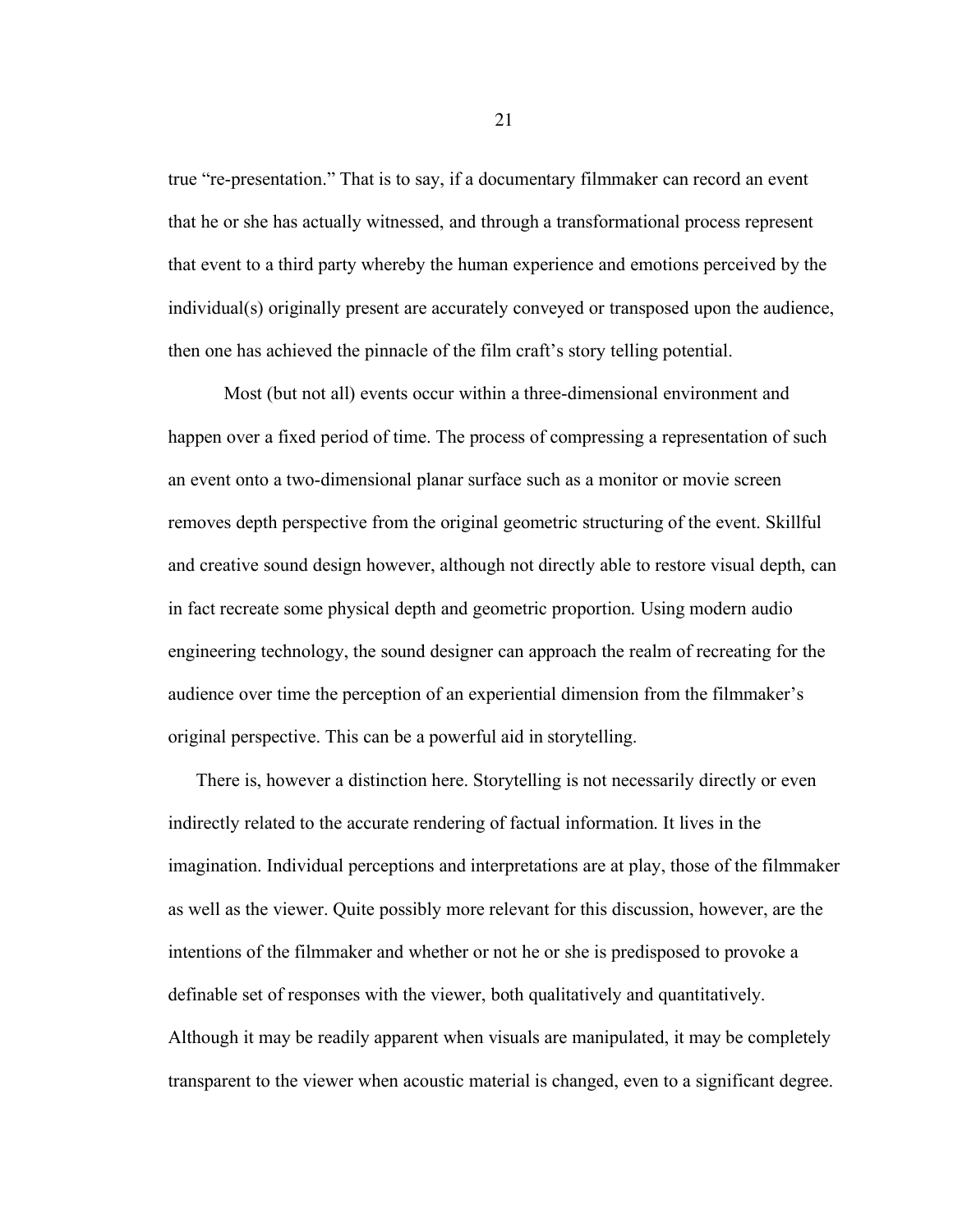When acclaimed filmmakers Mark Deeble and Victoria Stone produced and directed *Mzima: Haunt of the Riverhorse*, they took on an enormous undertaking, which required them to camp on-location in Africa for two full years with their young children. Over such an extended period, the filmmakers had unprecedented opportunity to intimately observe and record an impressive variety of animal behavior, including a singular case of hippopotamus infanticide. This graphic event was later depicted as a pivotal scene in the finished production. It was filmed MOS (without synchronous sound) and the visual record stands alone as factual testament to this rare and shocking animal behavior. For purposes of more persuasive and powerful storytelling, however, and in order to evoke a more emotionally charged response from the viewing audience, they did not display the footage as preserved in its original silent state. Nor did they simply lay down an appropriately emotional music bed to add drama to the scene.

Watching this scene, the audience hears vividly disturbing death-squeals as it witnesses a defenseless infant hippopotamus being viciously attacked and killed by an aggressively hostile male adolescent. The scene, silent in its originally recorded form, was much more powerfully "re-presented" by combining the heart-wrenching footage with the equally shocking sounds of a baby pig's squeals and screams, which were added later in the editorial process.

The filmmakers won several prestigious awards for their efforts with this production and the infanticide scene sparked a controversy that still rumbles in some circles to this day. It is interesting to note that although consensus among the natural history filmmaking community acknowledged that the scene was spectacular, emotionally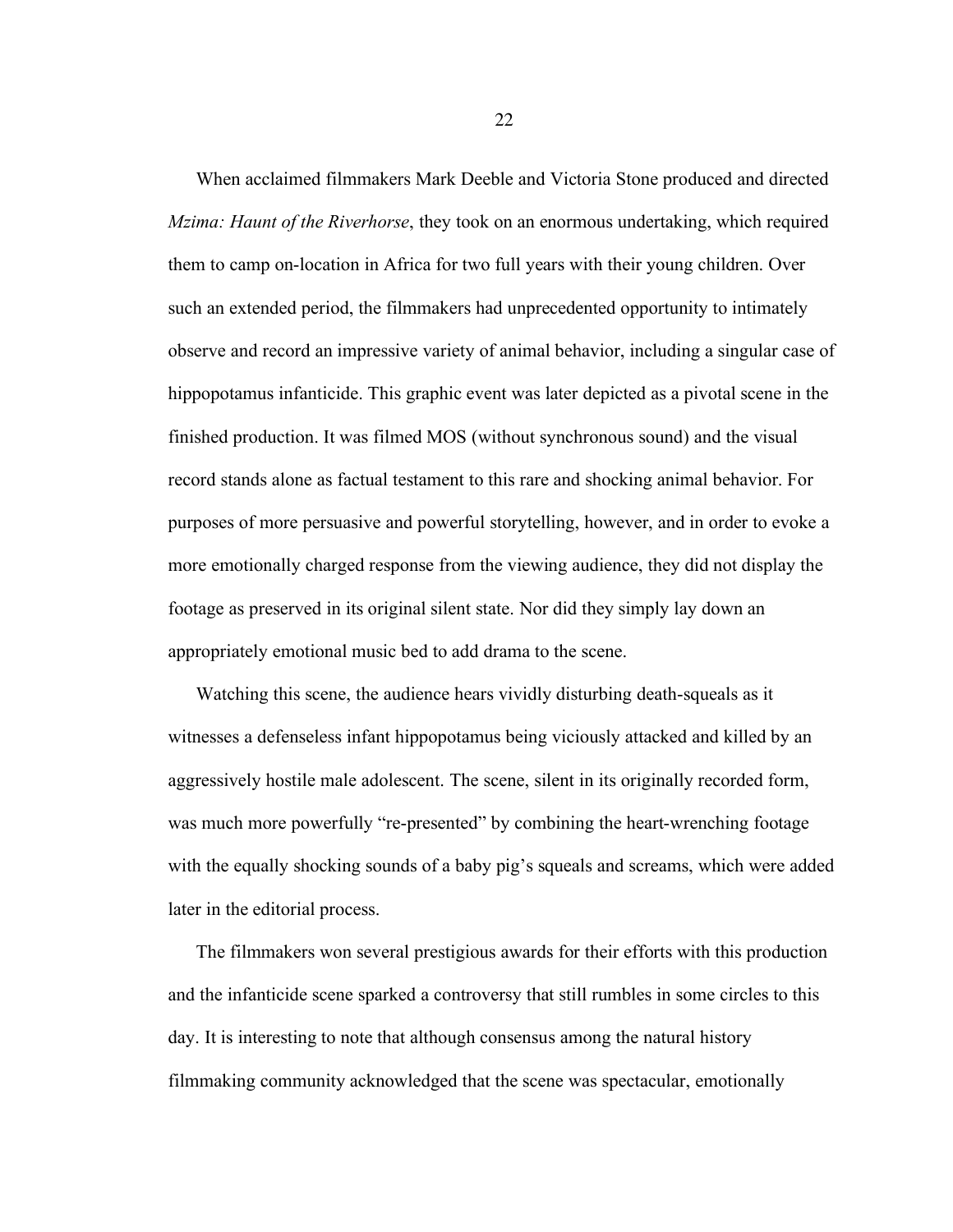charged, and thoroughly documented a particularly rare moment of animal behavior, it was not until after word had gotten out about the addition of the pig sound effects that anything was heard about a controversy involving the filmmakers' ethics. Had they crossed an invisible line of ethical conduct by matching porcine sounds with hippopotamus footage? The answer to this question depends heavily on considering the intentions of the filmmakers themselves and on the perceptible emotional impact experienced by the audience. After all, the filmmakers were there during the incident and undoubtedly heard the actual cries originating from the baby hippo. The fact that they were unable to record the actual sound wave information while simultaneously recording the visual information does not negate the reasonable assumption that they heard the actual hippo's squeals during filming. It would have been inconceivable to abandon their cameras and record the audio information at the time, only attempting later to match it to a convincing visual recreation. They chose to do the reverse. Do their creative efforts intended to evoke a more emotional response within the audience degrade the remainder of or the overall factual information presented? Did they not reasonably document and portray this particularly rare infanticide behavior? There is no clear-cut answer to this question for it is only to be found through the subjective interpretation of concerned parties; i.e., the filmmakers, the audience, and, possibly, experts within the greater biological or natural history communities.

Historically, wildlife films have, in most instances, escaped the sort of scrutiny targeted toward direct documentary regarding the matching of picture with synchronous sound recordings. The editorial process is strongly influenced by aesthetic decisions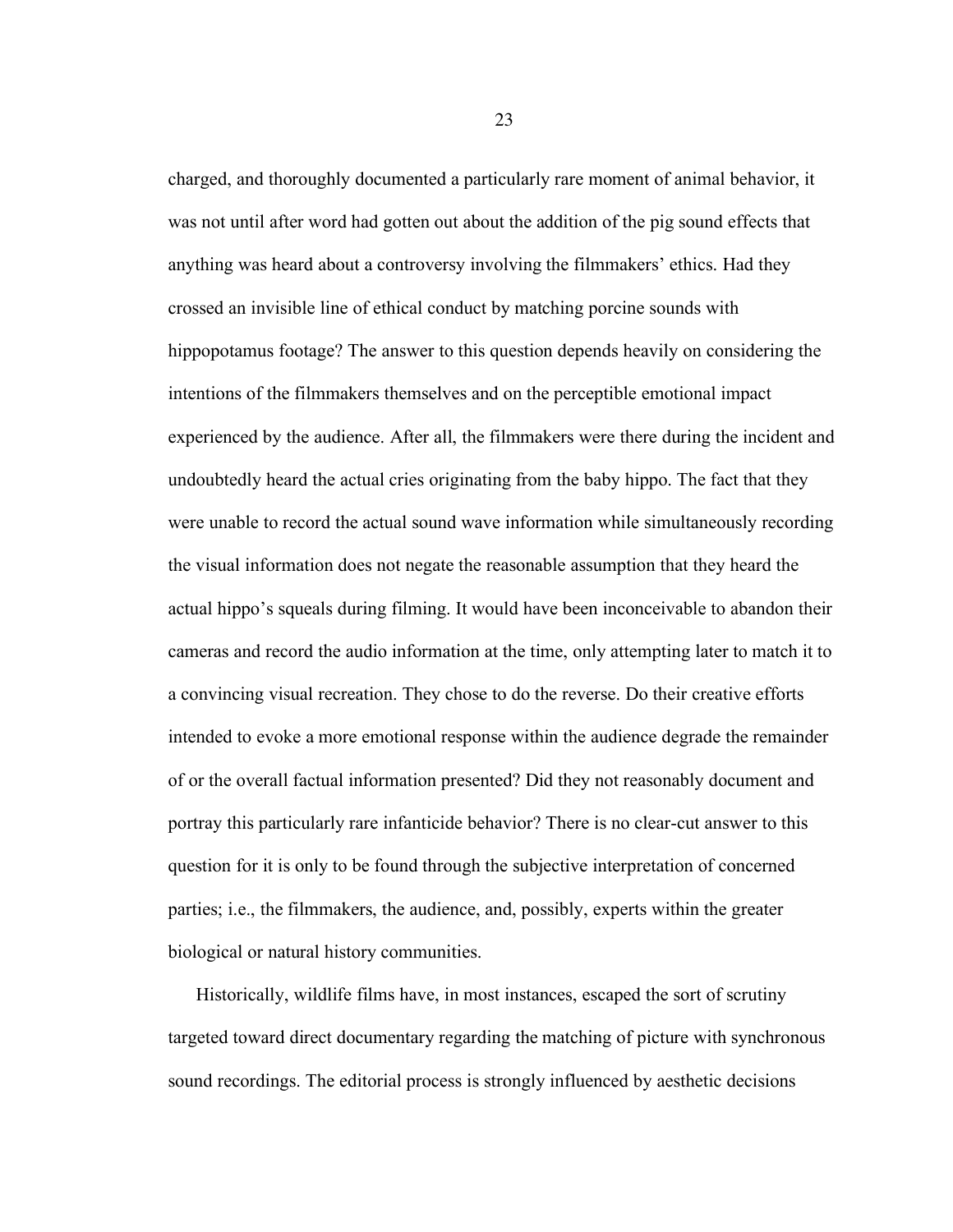pertaining to visual imagery, not real-time representation of historical events. (Mitman 1999). It is this writer's opinion that, under the circumstances surrounding *Mzima*, all available options would have been compromises of varying degrees, some greater or lesser than others. Selectively framed, subjectively composed MOS footage is in itself a compromise of sorts and deviates from one's experiential reality considering the pretense of the filmmakers' attempt to plausibly represent reality through the limited apparatus of the lens.

When matched with a subjective selection of shots, the soundtrack influences our perception and interpretation of those images. A given set of pictures can be reinforced with completely separate soundtracks and we will experience vastly different responses to the differing combinations. In this way sound becomes a powerful ally of the filmmaker attempting to persuade his or her audience. (Murch 1993).

In the original IMAX production of *Coral Reef,* produced and directed by respected filmmakers, Howard and Michelle Hall, one underwater scene documents a relatively common form of mutualism, the symbiotic relationship that exists between a banded cleaner shrimp and a goby. The shrimp excavates a hole in which the goby later lives, in turn affording sentry protection for the shrimp. In this particular scene of *Coral Reef*, dramatic music is supplemented by exaggerated bulldozing sounds as the shrimp furiously excavates a volume of sand. The associated digging sounds were obviously not recorded during the filming of that particular event. To the casual viewer, these sound effects may add strength (and quite possibly an element of humor) to the scene, but for an experienced diver or marine biologist who has probably witnessed such or similar events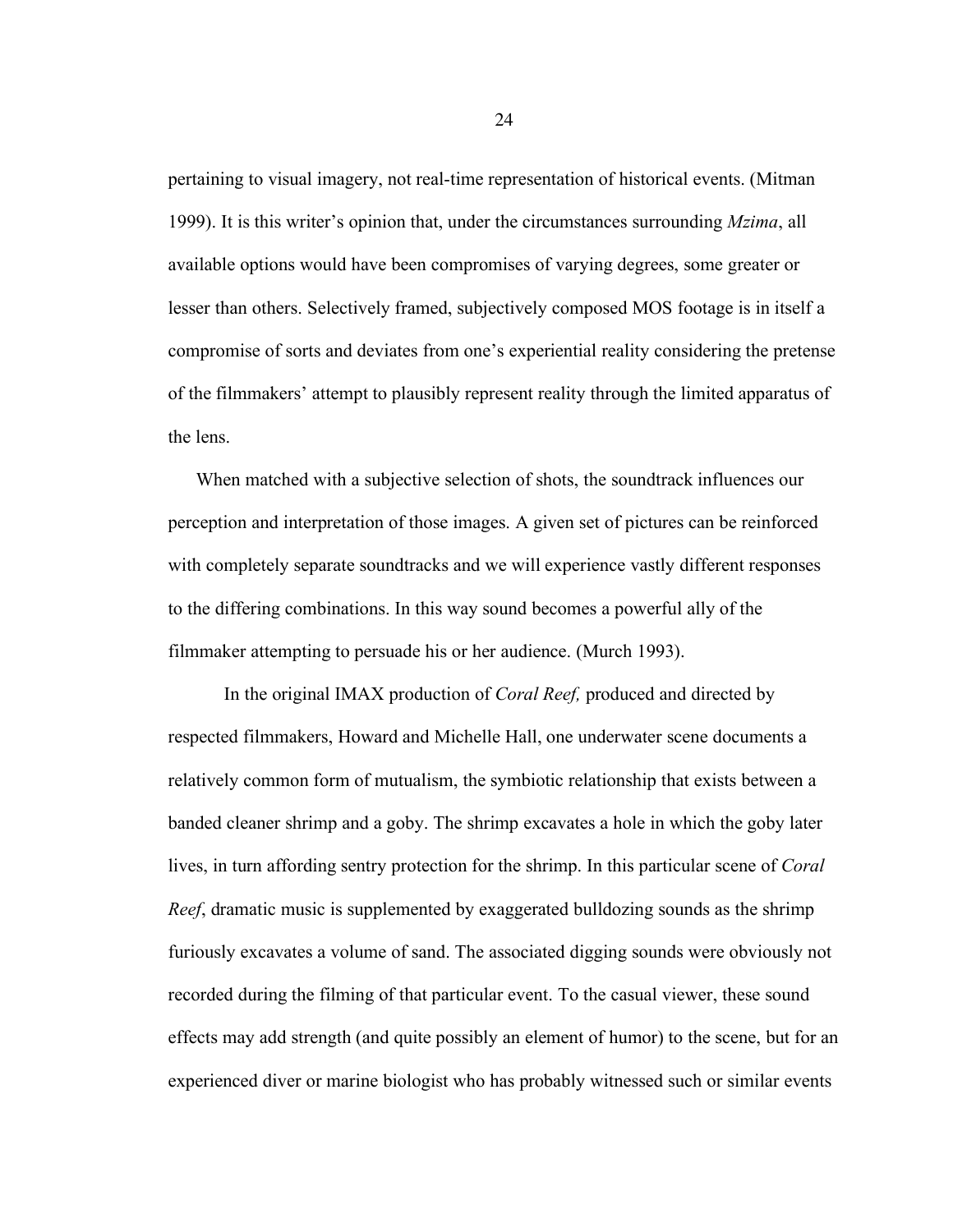many times, these added sound effects may cheapen the overall impression of the scene, as one would never hear such grandiose sounds being made by such a small animal in an otherwise noisy reef environment. Is such an editorial tactic as this to be considered unethical? Does it in any way discount or diminish the factual evidence being presented in the visual component? Again, there is no clear-cut answer to this question for it is only to be found through subjective interpretation of the filmmakers and viewers alike.

In another example involving *Blue Planet: Open Ocean*, a scene is presented where a net-load of fish is dumped onto the deck of a fishing boat. During the filming of this event, high winds and other problem noises impeded efforts to record good synchronous sound, resulting in audio quality less than ideal for inclusion. What creative solution did the filmmakers find to make this scene work? They recorded the sounds of spaghetti poured from a colander, falling with a "plop" to the kitchen counter. Ambient audio was recorded on the fishing boat at another time and was used as a sound bed. With a little audio layering, the scene becomes very convincing. Is this a case for ethical concern? Is there really any empirical difference between the fabricated sounds of a net-full of fish hitting the deck and a baby hippo's last cries for life? In both cases the visual information is merely supported with a believable audio presentation. The fact that the audio element is contrived does not lessen the emotional impact of the scene in either case. If anything, the skillful application of advanced sound design techniques elevates such an emotional response. No huge controversy revolved around the fishnet scene however, but then a net of fish is not a baby hippo. Does, or should, the emotional gravity of a given event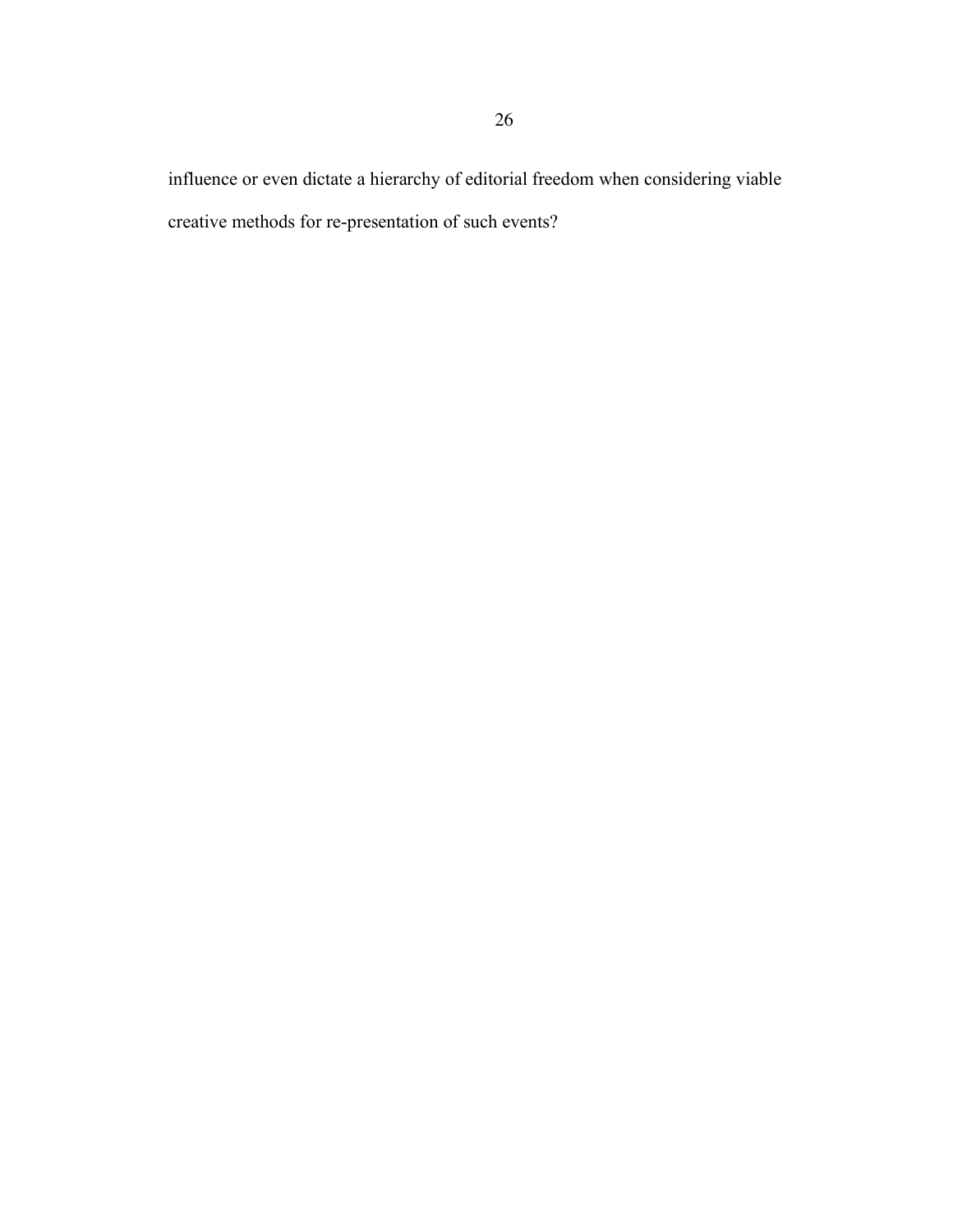#### **CONCLUSION**

Implicit in the definition of nonfiction is a reference to factual information rather than works of the imagination. Sounds support images, which in documentary works are considered to be evidentiary structural elements. Associated sounds therefore are treated as such evidence by association and typically are accepted as truth, rather than as simply design elements inserted intentionally to add impact to a scene for plot development purposes, as would often be the case in fictional films.

The differences between factual and fictional films are many, but fundamental to the comparative definitions are that one holds truth as a priority where the other does not. Documentary's charge is to recount rather than dramatize and the soundtrack holds an aura of truth. It is no different from the value of the actual image or the perceived authority that one has over the other. In the end, it is still left to the filmmaker to decide what selective material should be presented and how. Possibly of most importance to this discussion is the end objective of the filmmaker. Whatever the objective, it is only to be realized through a sequence of visceral decisions that must be made about how one most effectively achieves one's ultimate intentions.

The harsh reality, however, is that commercial filmmaking is a business, in many respects similar to any other, driven by client specifications and market demands. Quality productions, by any standards, are not cheap enterprises and rarely funded independently by filmmakers themselves. From the many hours of research and recorded footage that comprise the totality of subject material, what ends up on the screen after the final edit often is influenced or directly dictated by other factors: network policies or directives,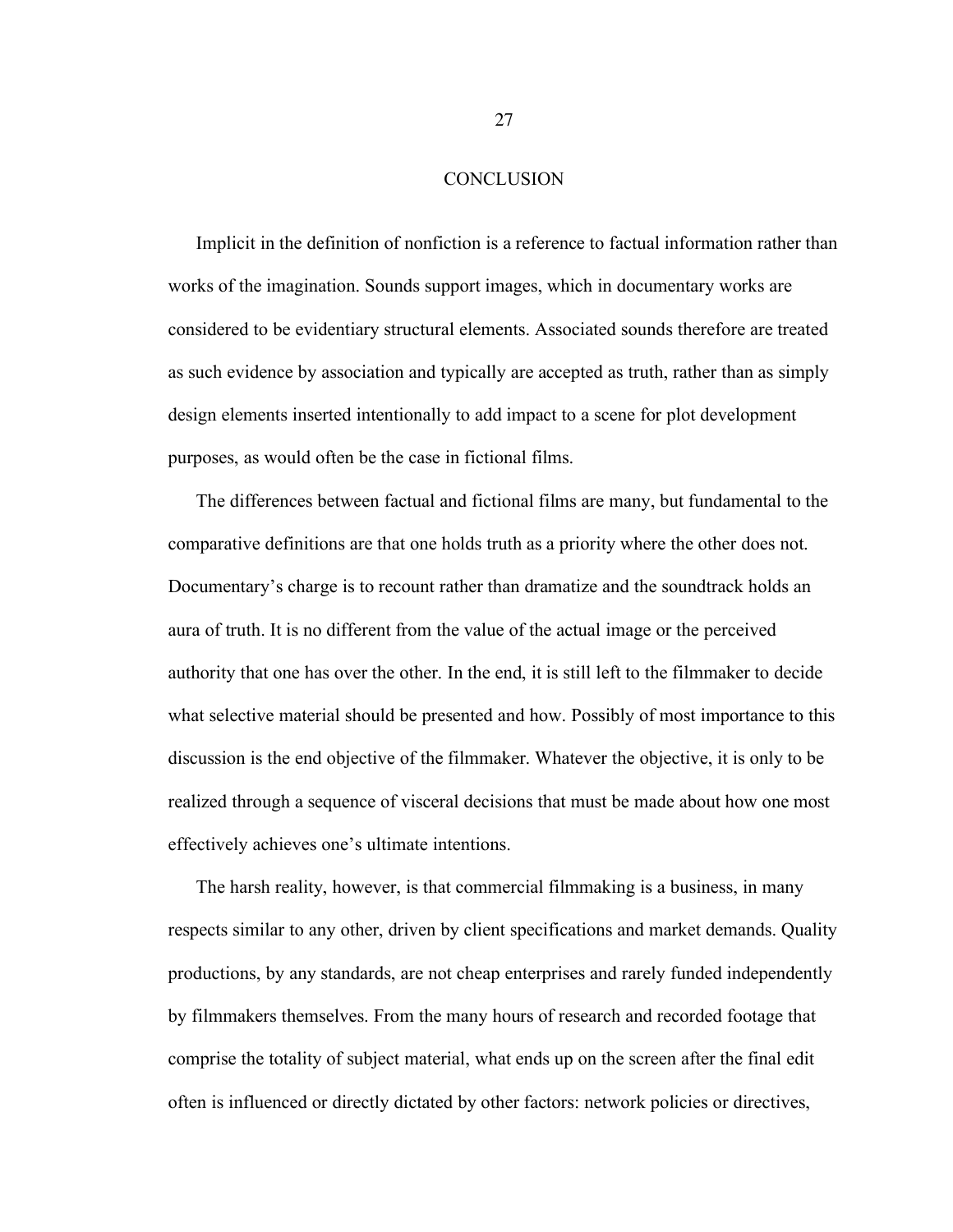target demographics, broadcast ratings, advertising dollars, and other commercial interests.

To educate or to entertain, what is the essential role of science and natural history filmmaking? Should there even exist an ethical pretense to represent absolute truth? It is this writer's opinion that we as filmmakers are simply storytellers, no matter where we may set the bar for representing an authentic reality; to inspire an audience is a more worthy motive. Consideration for the veil separating fact from fiction provides an advantage for personal measure, but no film, being an artifact of conscious manipulation, can ever truly convey an objective reality. However, a skillfully crafted production can certainly provide means to both entertain *and* educate. Irrespective of whether *all* visual or acoustic elements are real or fabricated, native or borrowed, artful storytelling can be a powerful conduit for inspiration. Inspiration seeds motivation for self-discovery and personal growth. We each see (and hear) the world differently and to become inspired to learn more of the life we all share, is to seek a higher awareness…and awareness is the first step toward discovering real truth.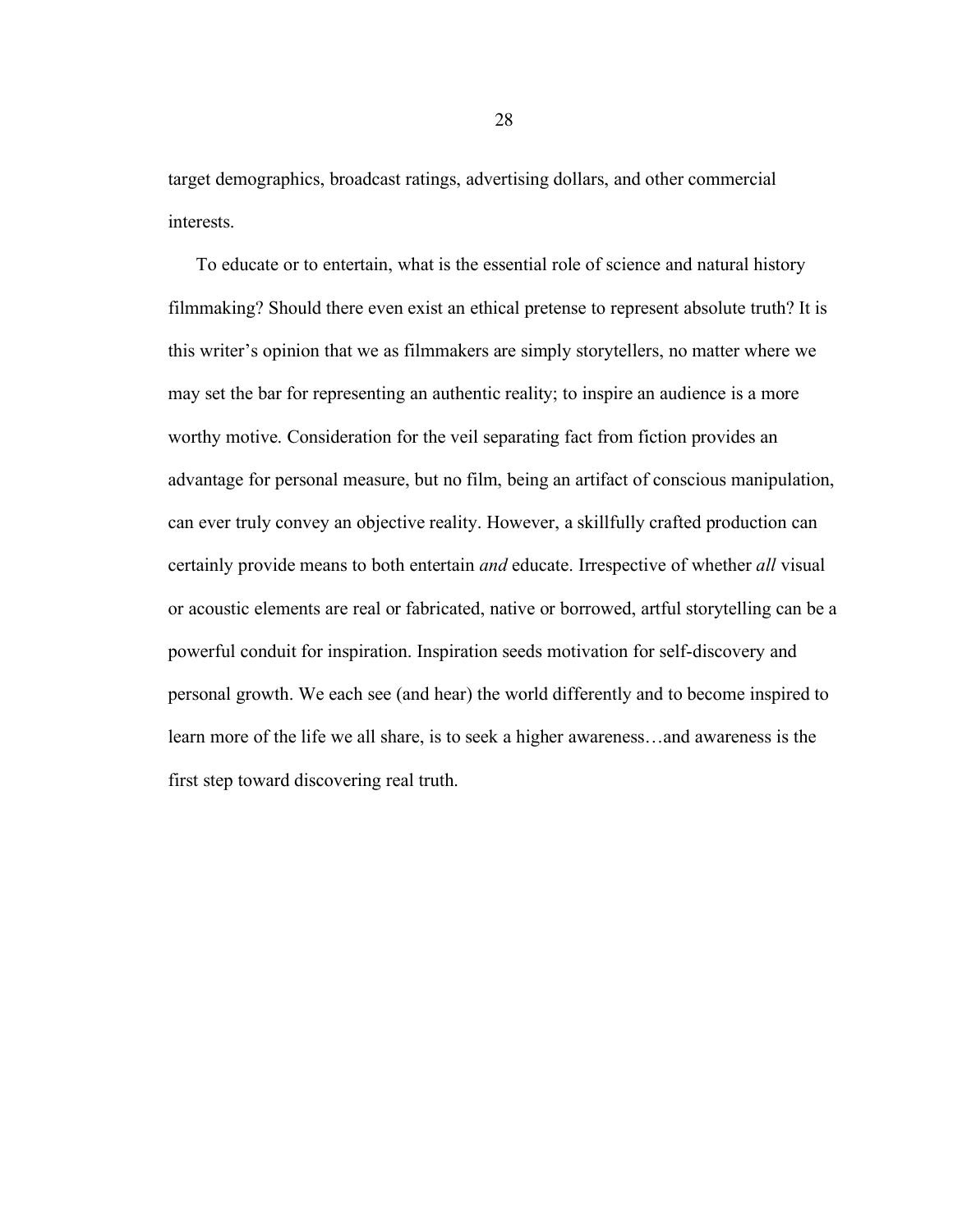#### **REFERENCES**

#### Films Cited

*Apocalypse Now*. Video. Directed by Francis Ford Coppola. 1979 (Re-released 2001); United Artists/Paramount Home Videos.

*Blue Planet: Open Ocean*. DVD. Series produced by Alastair Fothergill. 2001; Bristol, England, UK: BBC Natural History Unit.

*The Civil War.* Video Series. Produced and directed by Ken Burns. 1990; Walpole, NH: Florentine Films.

*Coral Reef*. IMAX. Produced and directed by Howard and Michelle Hall. 2003; Laguna Beach, CA: MacGillivray Freeman Films.

*Mzima: Haunt of the Riverhorse*. DVD. Produced and directed by Mark Deeble and Victoria Stone. 2001; Survival Anglia/National Geographic Television.

*Picante! The Power of Peppers.* DVD. Produced and Directed by Eric Burge. 2006; Bozeman, MT: EB Productions/Montana State University.

*Yellowstone*. IMAX. Directed by Keith Merrill. 1994; Ogden, UT: Destination Cinema.

#### Literature Cited

Atkinson, Don. "Basic Sound Principals" in *The Sound Production Handbook*. London England: Chapman and Hall. 1995.

Bousé, Derek. "A Brief History of a Neglected Tradition" in *Wildlife Films*. Philadelphia, PA: University of Pennsylvania Press 2000. 52-55.

Coppola, Francis F. "Forward" in *Sound For Picture*. ed. Jeff Forlenza and Terri Stone (Emeryville, CA: Mixbooks 1993) vii.

Kenny, Tom "Introduction" *Sound For Picture*. ed. Jeff Forlenza and Terri Stone (Emeryville, CA: Mixbooks 1993) v.